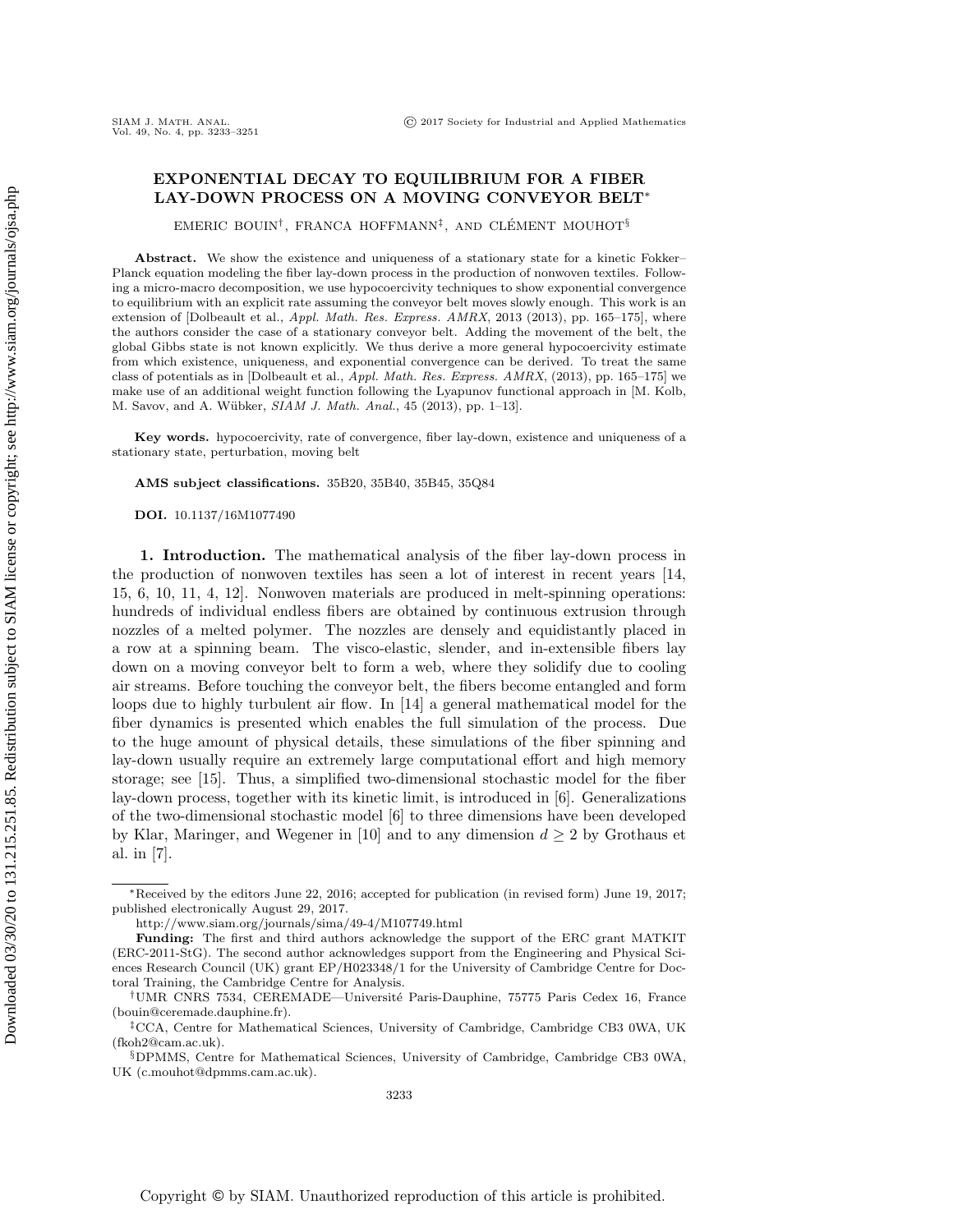# 3234 EMERIC BOUIN, FRANCA HOFFMANN, AND CLÉMENT MOUHOT

We now describe the model we are interested in, which comes from [\[6\]](#page-17-0). We track the position  $x(t) \in \mathbb{R}^2$  and the angle  $\alpha(t) \in \mathbb{S}^1$  of the fiber at the lay-down point where it touches the conveyor belt. Interactions of neighboring fibers are neglected. If  $x_0(t)$ is the lay-down point in the coordinate system following the conveyor belt, then the tangent vector of the fiber is denoted by  $\tau(\alpha(t))$  with  $\tau(\alpha) = (\cos \alpha, \sin \alpha)$ . Since the extrusion of fibers happens at a constant speed, and the fibers are in-extensible, the lay-down process can be assumed to happen at constant normalized speed  $||x'_0(t)|| = 1$ . If the conveyor belt moves with constant speed  $\kappa$  in direction  $e_1 = (1, 0)$ , then

$$
\frac{\mathrm{d}x}{\mathrm{d}t} = \tau(\alpha) + \kappa e_1.
$$

Note that the speed of the conveyor belt cannot exceed the lay-down speed:  $0 \leq \kappa \leq 1$ . The fiber dynamics in the deposition region close to the conveyor belt are dominated by the turbulent air flow. Applying this concept, the dynamics of the angle  $\alpha(t)$ can be described by a deterministic force moving the lay-down point toward the equilibrium  $x = 0$  and by a Brownian motion modeling the effect of the turbulent air flow. We obtain the following stochastic differential equation for the random variable  $X_t = (x_t, \alpha_t)$  on  $\mathbb{R}^2 \times \mathbb{S}^1$ :

<span id="page-1-0"></span>(1) 
$$
\begin{cases} dx_t = (\tau(\alpha_t) + \kappa e_1) dt, \\ d\alpha_t = \left[ -\tau^\perp(\alpha_t) \cdot \nabla_x V(x_t) \right] dt + A dW_t, \end{cases}
$$

where  $W_t$  denotes a one-dimensional Wiener process,  $A > 0$  measures its strength relative to the deterministic forcing,  $\tau^{\perp} = (-\sin \alpha, \cos \alpha)$ , and  $V : \mathbb{R}^2 \longrightarrow \mathbb{R}$  is an external potential carrying information on the coiling properties of the fiber. More precisely, since a curved fiber tends back to its starting point, the change of the angle  $\alpha$  is assumed to be proportional to  $\tau^{\perp}(\alpha) \cdot \nabla_x V(x)$ . It has been shown in [\[12\]](#page-17-4) that under suitable assumptions on the external potential  $V$ , the fiber lay down process  $(1)$ has a unique invariant distribution and is even geometrically ergodic (see Remark [1.2\)](#page-2-0). The stochastic approach yields exponential convergence in total variation norm, but without explicit rate. We will show here that a stronger result can be obtained with a functional analysis approach. Our argument uses crucially the construction of an additional weight functional for the fiber lay-down process in the case of unbounded potential gradients inspired by [\[12,](#page-17-4) Proposition 3.7].

The probability density function  $f(t, x, \alpha)$  corresponding to the stochastic process [\(1\)](#page-1-0) is governed by the Fokker–Planck equation

(2) 
$$
\partial_t f + (\tau + \kappa e_1) \cdot \nabla_x f - \partial_\alpha (\tau^\perp \cdot \nabla_x V f) = D \partial_{\alpha \alpha} f
$$

with diffusivity  $D = A^2/2$ . We state below assumptions on the external potential V that will be used regularly throughout the paper:

> <span id="page-1-1"></span>(H1) Regularity and symmetry:  $V \in C^2(\mathbb{R}^2)$  and V is spherically symmetric outside some ball  $B(0, R_V)$ .

(H2) Normalization:  $\int_{\mathbb{R}^2} e^{-V(x)} dx = 1$ .

 $(H3)$  Spectral gap condition (Poincaré inequality): there exists a positive constant  $\Lambda$  such that for any  $u \in H^1(e^{-V} dx)$  with  $\int_{\mathbb{R}^2} u e^{-V} dx = 0$ ,

$$
\int_{\mathbb{R}^2} |\nabla_x u|^2 e^{-V} dx \ge \Lambda \int_{\mathbb{R}^2} u^2 e^{-V} dx.
$$

Copyright © by SIAM. Unauthorized reproduction of this article is prohibited.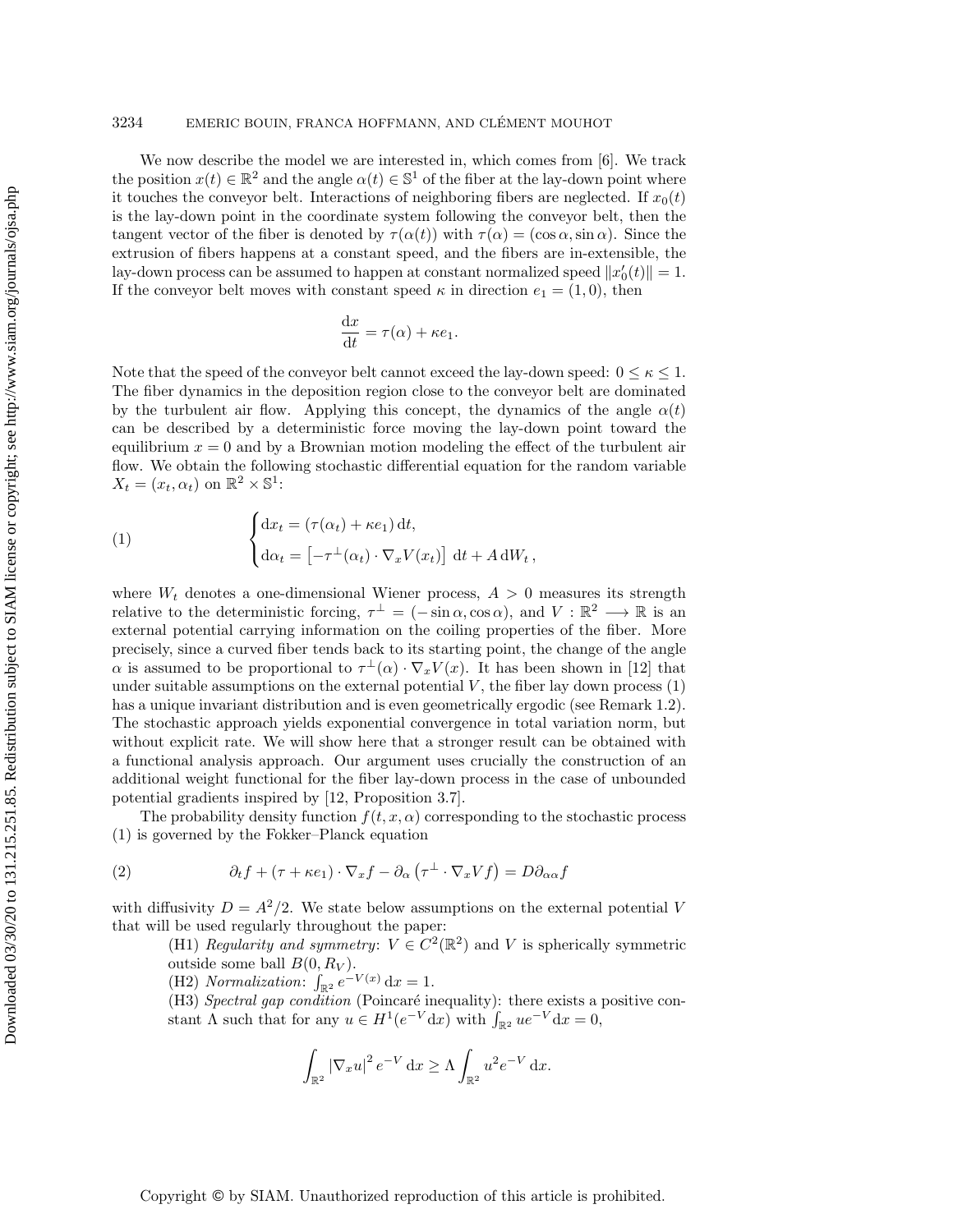(H4) Pointwise regularity condition on the potential: there exists  $c_1 > 0$  such that for any  $x \in \mathbb{R}^2$ , the Hessian  $\nabla_x^2 V$  of  $V(x)$  satisfies

$$
|\nabla_x^2 V(x)| \le c_1(1 + |\nabla_x V(x)|).
$$

(H5) Behavior at infinity:

$$
\lim_{|x|\to\infty}\frac{|\nabla_x V(x)|}{V(x)}=0,\qquad \lim_{|x|\to\infty}\frac{|\nabla_x^2 V(x)|}{|\nabla_x V(x)|}=0\,.
$$

REMARK 1.1. Assumptions  $(H2)$ – $(H4)$  are as stated in [\[4\]](#page-17-3). Assumption (H1) assumes regularity of the potential that is stronger and included in that discussed in [\[4\]](#page-17-3) since (H1) implies  $V \in W^{2,\infty}_{loc}(\mathbb{R}^2)$ . Assumption (H5) is only necessary if the potential gradient  $|\nabla_x V|$  is unbounded. Both bounded and unbounded potential gradients may appear depending on the physical context, and we will treat these two cases separately where necessary. A typical example for an external potential satisfying assumptions  $(H1)$ – $(H5)$  is given by

(3) 
$$
V(x) = K (1 + |x|^2)^{s/2}
$$

for some constants  $K > 0$  and  $s \ge 1$  [\[5,](#page-17-6) [12\]](#page-17-4). The potential [\(3\)](#page-2-1) satisfies (H3) since

<span id="page-2-1"></span>
$$
\liminf_{|x| \to \infty} (|\nabla_x V|^2 - 2\Delta_x V) > 0;
$$

see, for instance, [\[17,](#page-18-2) Appendix A.19, p. 135]. The other assumptions are trivially satisfied as can be checked by direct inspection. In this family of potentials, the gradient  $\nabla_x V$  is bounded for  $s = 1$  and unbounded for  $s > 1$ .

<span id="page-2-2"></span><span id="page-2-0"></span>REMARK 1.2. The proof of ergodicity in [\[12\]](#page-17-4) assumes that the potential satisfies

$$
(4) \qquad \lim_{|x|\to\infty}\frac{|\nabla_xV(x)|}{V(x)}=0\,,\qquad \lim_{|x|\to\infty}\frac{|\nabla_x^2V(x)|}{|\nabla_xV(x)|}=0\,,\qquad \lim_{|x|\to\infty}|\nabla_xV(x)|=\infty\,.
$$

Under these assumptions, there exists an invariant distribution  $\nu$  to the fiber lay-down process [\(1\)](#page-1-0), and some constants  $C(x_0) > 0$ ,  $\lambda > 0$  such that

$$
\|\mathcal{P}_{x_0,\alpha_0}\left(X_t\in\cdot\right)-\nu\|_{TV}\leq C(x_0)e^{-\lambda t}\,,
$$

where  $\|\cdot\|_{TV}$  denotes the total variation norm. The stochastic Lyapunov technique applied in [\[12\]](#page-17-4) however does not give any information on how the constant  $C(x_0)$ depends on the initial position  $x_0$  or how the rate of convergence  $\lambda$  depends on the conveyor belt speed  $\kappa$ , the potential V, and the noise strength A. This can be achieved using hypocoercivity techniques, proving convergence in a weighted  $L^2$ -norm, which is slightly stronger than the convergence in total variation norm shown in [\[12\]](#page-17-4). Conceptually, the conditions  $(4)$  ensure that the potential V is driving the process back inside a compact set where the noise can be controlled. Our framework  $(H1)$ – $(H5)$  is more general than conditions [\(4\)](#page-2-2) in some aspects (including bounded potential gradient) and more restrictive in others (assuming a Poincaré inequality). The proof in  $[12]$  relies on the strong Feller property which can be translated in some cases into a spectral gap; it also uses hypoellipticity to deduce the existence of a transition density and concludes via an explicit Lyapunov function argument. With our framework (H1)– (H5), and adapting the Lyapunov function argument presented in [\[12\]](#page-17-4) to control the effect of  $\kappa \partial_{x_1}$ , we derive an explicit rate of convergence in terms of  $\kappa$ , D, and V.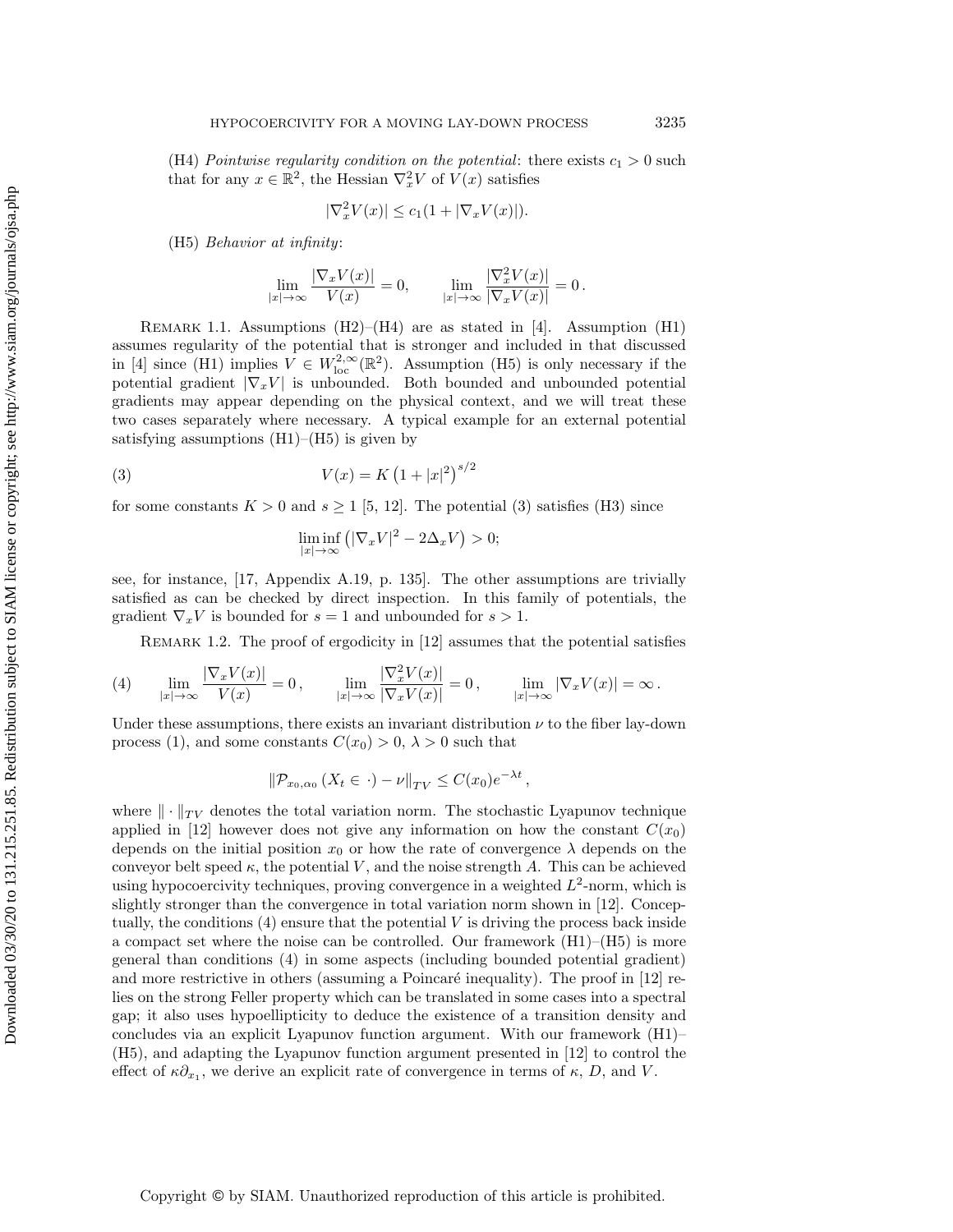## 3236 EMERIC BOUIN, FRANCA HOFFMANN, AND CLÉMENT MOUHOT

To set up a functional framework, rewrite [\(2\)](#page-1-1) as

(5) 
$$
\partial_t f = \mathsf{L}_{\kappa} f = (\mathsf{Q} - \mathsf{T}) f + \mathsf{P}_{\kappa} f,
$$

where the collision operator  $Q := D\partial_{\alpha\alpha}$  acts as a multiplicator in the space variable x,  $P_{\kappa}$  is the perturbation introduced by the moving belt with respect to [\[4\]](#page-17-3),

<span id="page-3-0"></span>
$$
\mathsf{P}_{\kappa}f := -\kappa e_1 \cdot \nabla_x f \,,
$$

and the transport operator T is given by

$$
\mathsf{T} f := \tau \cdot \nabla_x f - \partial_\alpha \left( \tau^\perp \cdot \nabla_x V f \right).
$$

We consider solutions to [\(5\)](#page-3-0) in the space  $L^2(\mathrm{d}\mu_\kappa) := L^2(\mathbb{R}^2 \times \mathbb{S}^1, \mathrm{d}\mu_\kappa)$  with measure

$$
d\mu_{\kappa}(x,\alpha) = \left(e^{V(x)} + \zeta \kappa g(x,\alpha)\right) \frac{dx \, d\alpha}{2\pi}.
$$

We denote by  $\langle \cdot, \cdot \rangle_{\kappa}$  the corresponding scalar product and by  $\|\cdot\|_{\kappa}$  the associated norm. Here,  $\zeta > 0$  is a free parameter to be chosen later. The construction of the weight g depends on the boundedness of  $\nabla_x V$ . When it is bounded, no additional weight is needed to control the perturbation, and so we simply set  $g \equiv 0$  in that case. When the gradient is unbounded, the weight is constructed thanks to the following proposition.

<span id="page-3-2"></span>PROPOSITION 1.3. Assume that  $V$  satisfies (H1) and (H5) and that

$$
\lim_{|x| \to \infty} |\nabla_x V| = +\infty.
$$

If  $\kappa < 1/3$  holds true, then there exists a function  $g(x, \alpha)$ , a constant  $c = c(\kappa, D) > 0$ , and a finite radius  $R = R(k, D, V) > 0$  such that

<span id="page-3-3"></span>(6) 
$$
\forall |x| > R, \forall \alpha \in \mathbb{S}^1, \quad \mathcal{L}_{\kappa}(g)(x,\alpha) \leq -c |\nabla_x V(x)| g(x,\alpha),
$$

where  $\mathcal{L}_{\kappa}$  is defined by

<span id="page-3-1"></span>(7) 
$$
\mathcal{L}_{\kappa}(h) := D\partial_{\alpha\alpha}h + (\tau + \kappa e_1) \cdot \nabla_x h - (\tau^{\perp} \cdot \nabla_x V) \partial_{\alpha}h - (\tau \cdot \nabla_x V) h.
$$

The weight g is of the form

$$
g(x,\alpha) := \exp\left(\beta V(x) + |\nabla_x V(x)| \Gamma\left(\tau(\alpha) \cdot \frac{\nabla_x V(x)}{|\nabla_x V(x)|}\right)\right),
$$

where the parameter  $\beta > 1$  and the function  $\Gamma \in C^1([-1,1])$ ,  $\Gamma > 0$  are determined along the proof and only depend on  $\kappa$ .

We show in section [3](#page-11-0) the existence of such a weight function  $g$  under appropriate conditions following ideas from [\[12\]](#page-17-4).

We denote  $\mathcal{C} := C_c^{\infty}(\mathbb{R}^2 \times \mathbb{S}^1)$  and define the orthogonal projection  $\Pi$  on the set of local equilibria Ker Q

$$
\Pi f := \int_{\mathbb{S}^1} f \, \frac{\mathrm{d}\alpha}{2\pi}
$$

and the *mass*  $M_f$  of a given distribution  $f \in L^2(\mathrm{d}\mu_\kappa)$ 

$$
M_f := \int_{\mathbb{R}^2 \times \mathbb{S}^1} f \frac{dx d\alpha}{2\pi}.
$$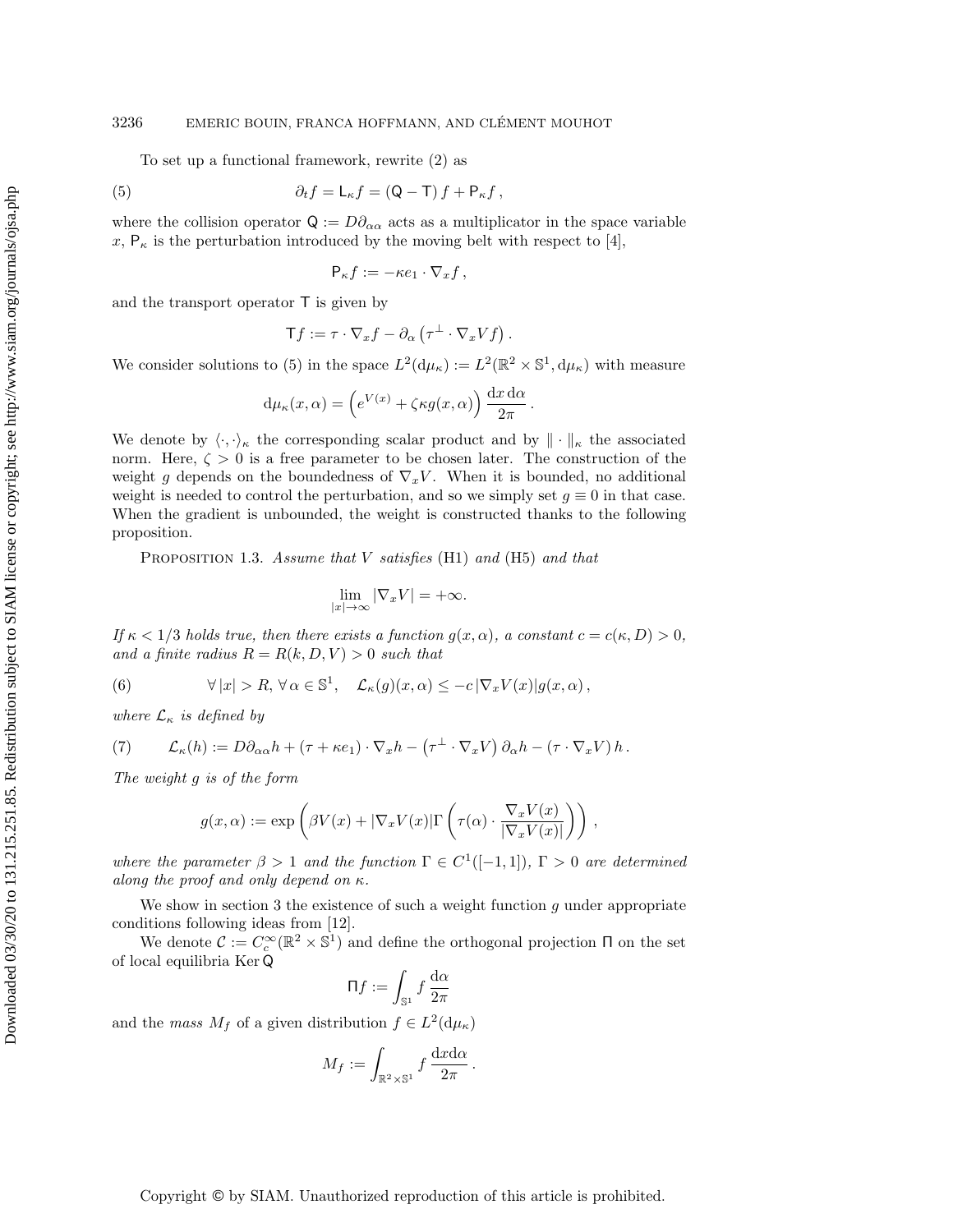Integrating [\(2\)](#page-1-1) over  $\mathbb{R}^2 \times \mathbb{S}^1$  shows that the mass of solutions of (2) is conserved over time, and standard maximum principle arguments show that it remains nonnegative for nonnegative initial data. The collision operator  $Q$  is symmetric and satisfies

$$
\forall f \in \mathcal{C}, \quad \langle \mathsf{Q}f, f \rangle_0 = -D \left\| \partial_{\alpha}f \right\|_0^2 \leq 0,
$$

i.e., Q is dissipative in  $L^2(\mathrm{d}\mu_0)$ . Further, we have  $T \Pi f = e^{-V} \tau \cdot \nabla_x u_f$  for  $f \in \mathcal{C}$ with  $u_f := e^V \Pi f$ , which implies  $\Pi \Pi = 0$  on C. Since the transport operator T is skew-symmetric with respect to  $\langle \cdot, \cdot \rangle_0$ ,

$$
\langle \mathsf{L}_{\kappa} f, f \rangle_0 = \langle \mathsf{Q} f, f \rangle_0 + \langle \mathsf{P}_{\kappa} f, f \rangle_0
$$

for any f in C. In the case  $\kappa = 0$ , if the entropy dissipation  $-\langle Qf, f \rangle_0$  was coercive with respect to the norm  $\|\cdot\|_0$ , exponential decay to zero would follow as  $t \to \infty$ . However, such a coercivity property cannot hold since Q vanishes on the set of local equilibria. Instead, Dolbeault, Mouhot, and Schmeiser [\[5\]](#page-17-6) applied a strategy called hypocoercivity (as theorized in [\[17\]](#page-18-2)) and developed by several groups in the 2000s; see, for instance, [\[9,](#page-17-7) [8,](#page-17-8) [13,](#page-18-3) [2,](#page-17-9) [3\]](#page-17-10). The full hypocoercivity analysis of the long time behavior of solutions to this kinetic model in the case of a stationary conveyor belt,  $\kappa = 0$ , is completed in [\[4\]](#page-17-3). For technical applications in the production process of nonwovens, one is interested in a model including the movement of the conveyor belt, and our aim is to extend the results in [\[4\]](#page-17-3) to small  $\kappa > 0$ .

We follow the approach of hypocoercivity for linear kinetic equations conserving mass developed in [\[5\]](#page-17-6), with several new difficulties. Considering the case  $\kappa = 0$ , Q and T are closed operators on  $L^2(\mathrm{d}\mu_0)$  such that  $\mathsf{Q} - \mathsf{T}$  generates the  $\mathcal{C}_0$ -semigroup  $e^{(Q-T)t}$  on  $L^2(d\mu_0)$ . When  $\kappa > 0$ , we use the additional weight function  $g > 0$  to control the perturbative term  $P_{\kappa}$  in the case of unbounded potential gradients and show the existence of a  $\mathcal{C}_0$ -semigroup for  $L_{\kappa} = Q - T + P_{\kappa}$  (see section [4.1\)](#page-14-0). Unless otherwise specified, all computations are performed on the operator core  $\mathcal C$  and can be extended to  $L^2(\mathrm{d}\mu_\kappa)$  by density arguments.

When  $\kappa = 0$ , the hypocoercivity result in [\[5,](#page-17-6) [4\]](#page-17-3) is based on *microscopic coerciv*ity, which assumes that the restriction of Q to  $(\text{Ker }Q)^{\perp}$  is coercive, and macroscopic coercivity, which is a spectral gap-like inequality for the operator obtained when taking a parabolic drift-diffusion limit—in other words, the restriction of  $\mathsf T$  to Ker  $\mathsf Q$  is coercive. The two properties are satisfied in the case of a stationary conveyor belt:

• The operator  $\mathsf Q$  is symmetric and the Poincaré inequality on  $\mathbb S^1$ ,

$$
\frac{1}{2\pi} \int_{\mathbb{S}^1} |\partial_{\alpha} f|^2 \, d\alpha \ge \frac{1}{2\pi} \int_{\mathbb{S}^1} \left( f - \frac{1}{2\pi} \int_{\mathbb{S}^1} f \, d\alpha \right)^2 \, d\alpha,
$$

implies that  $-\langle Qf, f \rangle_0 \geq D ||(1 - \Pi)f||_0^2$ .

• The operator T is skew-symmetric and for any  $h \in L^2(\mathrm{d}\mu_0)$  such that  $u_h =$  $e^V \Pi h \in H^1(e^{-V} dx)$  and  $\int_{\mathbb{R}^2 \times \mathbb{S}^1} h d\mu_0 = 0$ , (H3) implies

$$
\|\mathsf{T} \Pi h\|_0^2 = \frac{1}{4\pi} \int_{\mathbb{R}^2 \times \mathbb{S}^1} e^{-V} |\nabla_x u_h|^2 \, \mathrm{d}x \, \mathrm{d}\alpha \ge \frac{\Lambda}{4\pi} \int_{\mathbb{R}^2 \times \mathbb{S}^1} e^{-V} u_h^2 \, \mathrm{d}x \, \mathrm{d}\alpha = \frac{\Lambda}{2} \, \left\| \Pi h \right\|_0^2.
$$

<span id="page-4-0"></span>In the case  $\kappa = 0$ , the unique global normalized equilibrium distribution  $F_0 = e^{-V}$ lies in the intersection of the null spaces of T and Q. When  $\kappa > 0$ ,  $F_0$  is not in the kernel of  $P_{\kappa}$  and we are not able to find the global Gibbs state of [\(5\)](#page-3-0) explicitly. However, the hypocoercivity theory is based on a priori estimates [\[5\]](#page-17-6) that are, as we shall prove, to some extent stable under perturbation. Our main result reads as follows.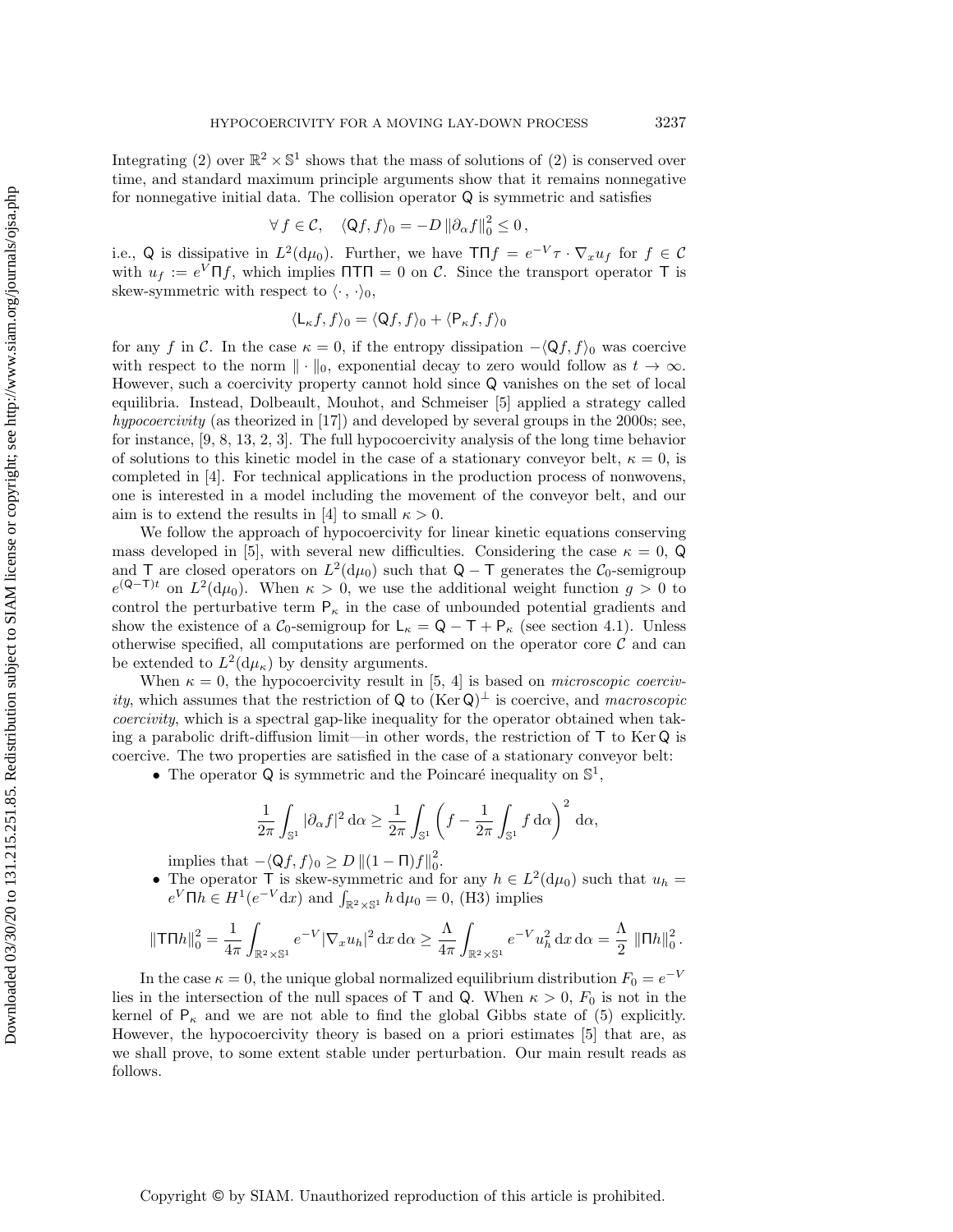THEOREM 1.4. Let  $f_{\text{in}} \in L^2(\mathrm{d}\mu_{\kappa})$  and let (H1-2-3-4-5) hold. For  $0 < \kappa < 1$  small enough (with a quantitative estimate) and  $\zeta > 0$  large enough (with a quantitative estimate), there exists a unique nonnegative stationary state  $F_{\kappa} \in L^2(\mathrm{d}\mu_{\kappa})$  with unit mass  $M_{F_{\kappa}} = 1$ . In addition, for any solution f of [\(2\)](#page-1-1) in  $L^2(\mathrm{d}\mu_{\kappa})$  with mass  $M_f$  and subject to the initial condition  $f(t = 0) = f_{\text{in}}$ , we have

<span id="page-5-3"></span>(8) 
$$
\|f(t,\cdot) - M_f F_{\kappa}\|_{\kappa} \leq C \|f_{\rm in} - M_f F_{\kappa}\|_{\kappa} e^{-\lambda_{\kappa} t},
$$

where the rate of convergence  $\lambda_{\kappa} > 0$  depends only on  $\kappa$ , D, and V, and the constant  $C > 0$  depends only on D and V.

In the case of a stationary conveyor belt  $\kappa = 0$  considered in [\[4\]](#page-17-3), the stationary state is characterized by the eigenpair  $(\Lambda_0, F_0)$  with  $\Lambda_0 = 0$ ,  $F_0 = e^{-V}$ , and so Ker  $L_0 = \langle F_0 \rangle$ . This means that there is an isolated eigenvalue  $\Lambda_0 = 0$  and a spectral gap of size at least  $[-\lambda_0, 0]$  with the rest of the spectrum  $\Sigma(L_0)$  to the left of  $-\lambda_0$  in the complex plane. Adding the movement of the conveyor belt, Theorem [1.4](#page-4-0) shows that Ker  $\mathsf{L}_{\kappa} = \langle F_{\kappa} \rangle$  and the exponential decay to equilibrium with rate  $\lambda_{\kappa}$  corresponds to a spectral gap of size at least  $[-\lambda_{\kappa}, 0]$ . Further, it allows one to recover an explicit expression for the rate of convergence  $\lambda_0$  for  $\kappa = 0$  (see Step 5 in section [2.1\)](#page-6-0). In general, we are not able to compute the stationary state  $F_{\kappa}$  for  $\kappa > 0$  explicitly, but  $F_{\kappa}$  converges to  $F_0 = e^{-V}$  weakly as  $\kappa \to 0$ . (See the discussion in section [5.](#page-16-0)) Let us finally emphasize that a specific contribution of our paper is to introduce two (and not one as in  $[5, 4]$  $[5, 4]$ ) modifications of the entropy: (1) we first modify the *space itself* with the coercivity weight  $g$ , and then  $(2)$  we change the norm with an auxiliary operator following the hypocoercivity approach.

The rest of the paper deals with the case  $\kappa > 0$  and is organized as follows. In section [2,](#page-5-0) we prove the main hypocoercivity estimate. This allows us to establish the existence of solutions to [\(2\)](#page-1-1) using semigroup theory and to deduce the existence and uniqueness of a steady state in section [4](#page-14-1) by a contraction argument. In section [3,](#page-11-0) we give a detailed definition of the weight function  $g$  that is needed for the hypocoercivity estimate in section [2.](#page-5-0)

# <span id="page-5-0"></span>2. Hypocoercivity estimate. Following [\[5\]](#page-17-6) we introduce the auxiliary operator

$$
A := (1 + (T\Pi)^*(T\Pi))^{-1}(T\Pi)^*
$$

and a modified entropy, i.e., a hypocoercivity functional  $G$  on  $L^2(d\mu_{\kappa})$ :

$$
\mathsf{G}[f] := \frac{1}{2} ||f||_{\kappa}^2 + \varepsilon_1 \langle \mathsf{A}f, f \rangle_0, \quad f \in L^2(\mathrm{d}\mu_{\kappa})
$$

for some suitably chosen  $\varepsilon_1 \in (0,1)$  to be determined later. It follows from [\[5\]](#page-17-6) that  $|\langle Af, f \rangle_0| \leq ||f||_0^2$ . Also,  $||f||_0^2 \leq ||f||_\kappa^2$  by construction of  $\mu_\kappa$ , and hence G[·] is normequivalent to  $\|\cdot\|_{\kappa}^2$ :

(9) 
$$
\forall f \in L^{2}(\mathrm{d}\mu_{\kappa}), \quad \left(\frac{1-\varepsilon_{1}}{2}\right) \|f\|_{\kappa}^{2} \leq \mathsf{G}[f] \leq \left(\frac{1+\varepsilon_{1}}{2}\right) \|f\|_{\kappa}^{2}.
$$

<span id="page-5-2"></span>In this section, we prove the following hypocoercivity estimate.

<span id="page-5-1"></span>PROPOSITION 2.1. Assume that hypothesis (H1)–(H5) hold and that  $0 < \kappa < 1$  is small enough (with a quantitative estimate). Let  $f_{\text{in}} \in L^2(\mathrm{d}\mu_\kappa)$  and  $f = f(t, x, \alpha)$  be a solution of [\(2\)](#page-1-1) in  $L^2(d\mu_\kappa)$  subject to the initial condition  $f(t=0) = f_{\rm in}$ . Then f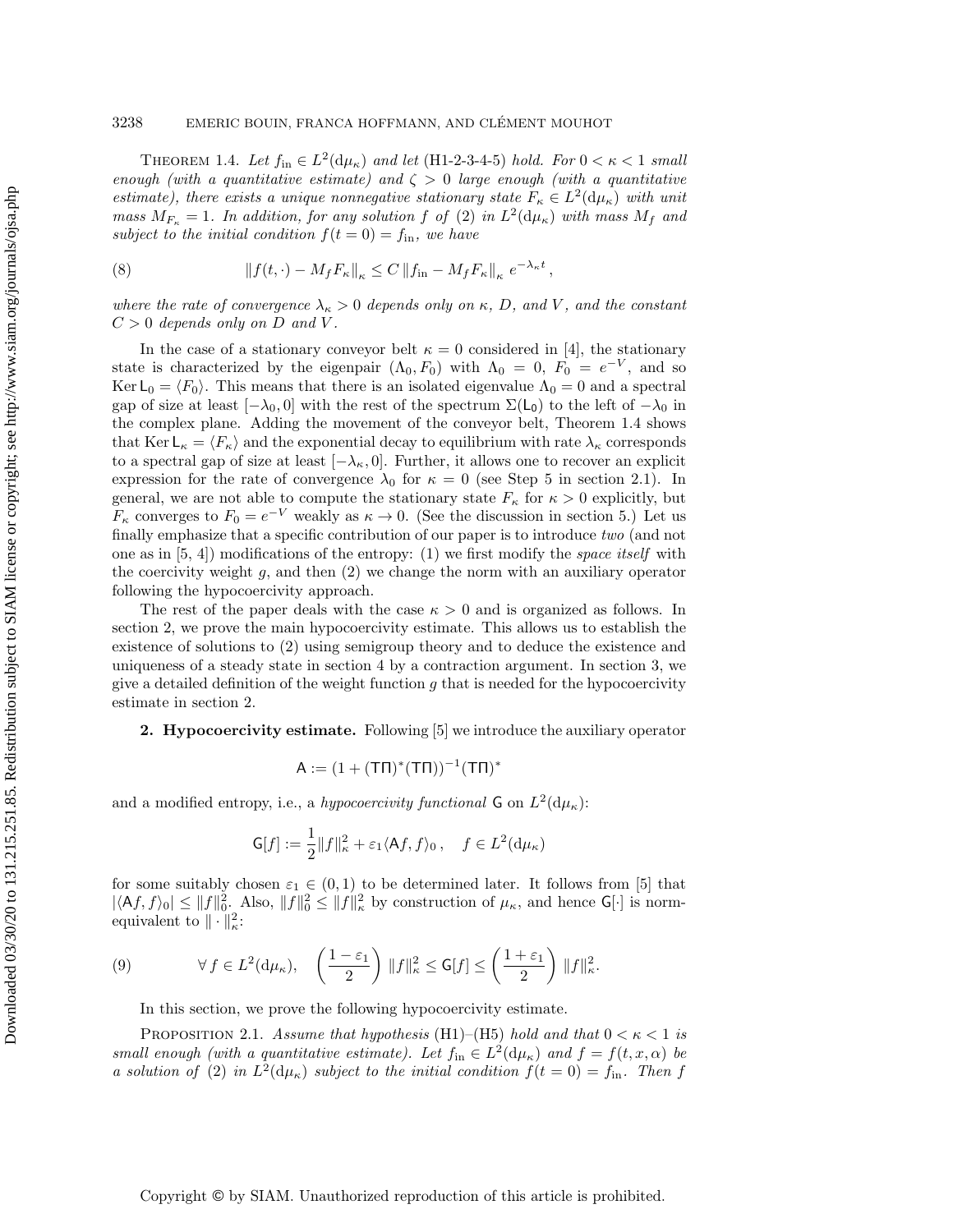$satisfies the following Gr"onwall type estimate:$ 

<span id="page-6-1"></span>(10) 
$$
\frac{\mathrm{d}}{\mathrm{d}t}\mathsf{G}[f(t,\cdot)] \leq -\gamma_1 \mathsf{G}[f(t,\cdot)] + \gamma_2 M_f^2,
$$

where  $\gamma_1 > 0$ ,  $\gamma_2 > 0$  are explicit constants only depending on  $\kappa$ , D, and V.

Note that the estimate [\(10\)](#page-6-1) is stronger than what is required for the uniqueness of a global Gibbs state and represents an extension of the estimate given in [\[4\]](#page-17-3). When applied to the difference of two solutions with the same mass, [\(10\)](#page-6-1) gives an estimate on the exponential decay rate towards equilibrium.

<span id="page-6-0"></span>**2.1. Proof of Proposition [2.1.](#page-5-1)** Differentiate in time  $G[f]$  to get

$$
\frac{\mathrm{d}}{\mathrm{d}t}\mathsf{G}[f] = \mathsf{D}_0[f] + \mathsf{D}_1[f] + \mathsf{D}_2[f] + \mathsf{D}_3[f],
$$

where the *entropy dissipation functionals*  $D_0$ ,  $D_1$ ,  $D_2$ , and  $D_3$  are given by

$$
D_0[f] := \langle Qf, f \rangle_0 - \varepsilon_1 \langle ATTf, \Pi f \rangle_0 - \varepsilon_1 \langle AT(1-\Pi)f, \Pi f \rangle_0
$$
  
+  $\varepsilon_1 \langle TAf, (1-\Pi)f \rangle_0 + \varepsilon_1 \langle AQf, \Pi f \rangle_0$ ,  

$$
D_1[f] := \varepsilon_1 \langle AP_{\kappa}f, \Pi f \rangle_0 + \varepsilon_1 \langle P_{\kappa}^*Af, \Pi f \rangle_0,
$$
  

$$
D_2[f] := \langle P_{\kappa}f, f \rangle_0,
$$
  

$$
D_3[f] := \kappa \zeta \int_{\mathbb{R}^2 \times \mathbb{S}^1} L_{\kappa}(f) fg \frac{dx d\alpha}{2\pi}.
$$

Note that the term  $\langle LAf, f\rangle_0$  vanishes since it has been shown in [\[5\]](#page-17-6) that  $A = \Pi A$  and hence  $Af \in \text{Ker } Q$ . Further,  $\langle Tf, f \rangle = 0$  since T is skew-symmetric. We estimate the entropy dissipation of the case  $\kappa = 0$  as in [\[4\]](#page-17-3):

Step 1: Estimation of  $D_0[f]$ .

We will show the boundedness of  $D_0$ , which is in fact the dissipation functional for a stationary conveyor belt. We thus recall without proof in the following lemma some results from [\[4\]](#page-17-3).

<span id="page-6-2"></span>Lemma 2.2 (Dolbeault et al. [\[4\]](#page-17-3)). The following estimates hold:

$$
\langle Qf, f \rangle_0 \le - \|(1 - \Pi)f\|_0^2, \qquad \|\mathsf{AT}(1 - \Pi)f\|_0 \le C_V \|(1 - \Pi)f\|_0,
$$
  

$$
\|\mathsf{AQ}f\|_0 \le \frac{D}{2} \|(1 - \Pi)f\|_0, \qquad \|\mathsf{TA}f\|_0 \le \|(1 - \Pi)f\|_0.
$$

In order to control the contribution  $\langle \mathbf{AT}\mathbf{\Pi} f, \mathbf{\Pi} f \rangle_0$  in D<sub>0</sub>, we note that

$$
AT\Pi = (1 + (T\Pi)^* T\Pi)^{-1} (T\Pi)^* T\Pi
$$

shares its spectral decomposition with  $(T\Pi)^* T\Pi$ , and by macroscopic coercivity

$$
\langle (\mathsf{T}\Pi)^* \mathsf{T}\Pi f, f \rangle_0 = ||\mathsf{T}\Pi f||_0^2 = ||\mathsf{T}\Pi (f - M_f e^{-V})||_0^2 \ge \frac{\Lambda}{2} ||\mathsf{\Pi} (f - M_f e^{-V})||_0^2.
$$

Hence,

$$
\langle \mathsf{ATT}f, f \rangle_0 \geq \frac{\Lambda/2}{1 + \Lambda/2} \left\| \mathsf{\Pi} \left( f - M_f e^{-V} \right) \right\|_0^2.
$$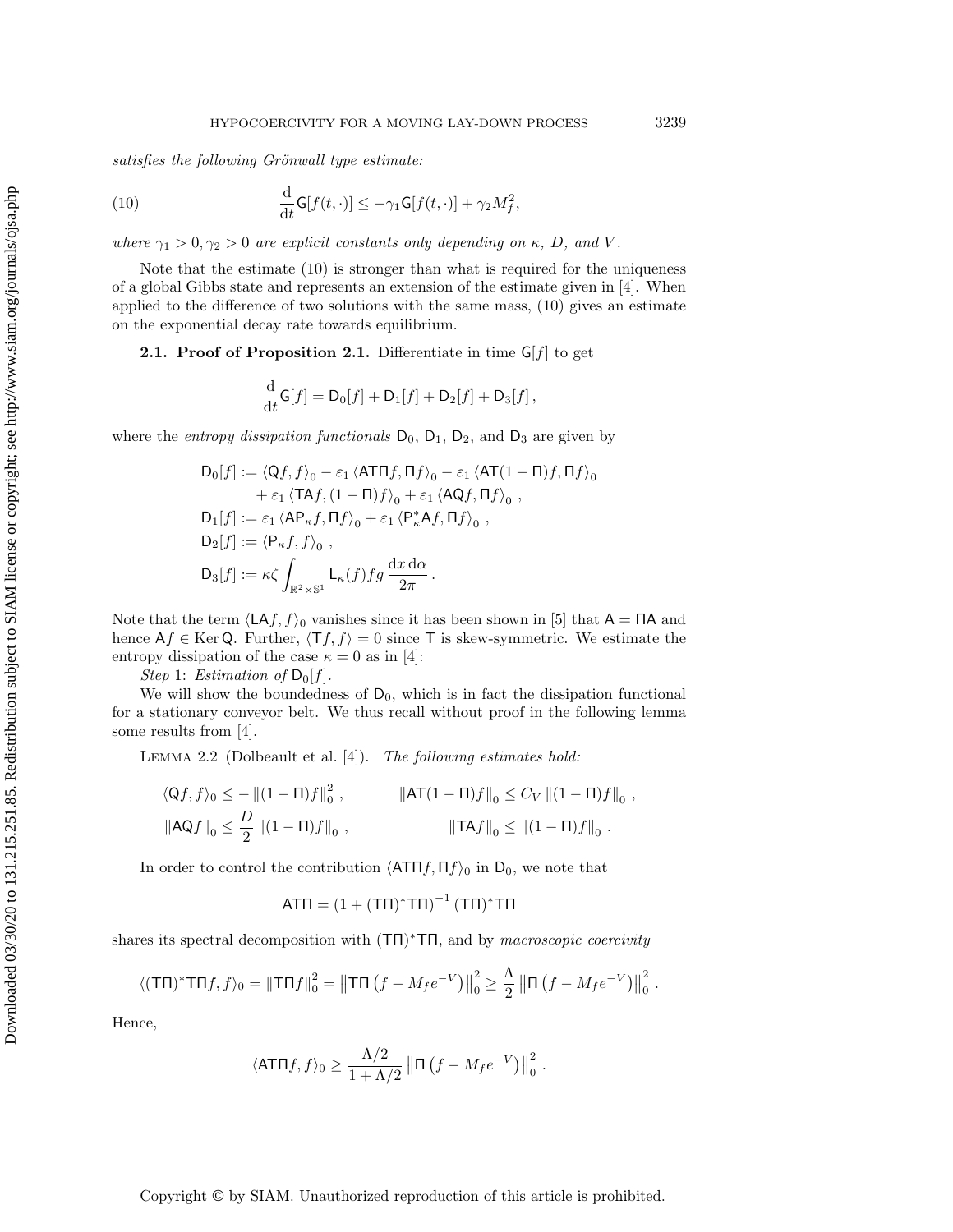#### 3240 EMERIC BOUIN, FRANCA HOFFMANN, AND CLÉMENT MOUHOT

Now, recalling Lemma [2.2](#page-6-2) and using  $\|\Pi(f - M_f e^{-V})\|_0^2 = \|\Pi f\|_0^2 - M_f^2$ , we estimate

$$
D_0[f] \leq (\varepsilon_1 - D) ||(1 - \Pi)f||_0^2 + \varepsilon_1 \lambda_2 ||(1 - \Pi)f||_0 ||\Pi f||_0 - \varepsilon_1 \gamma_2 \left( ||\Pi f||_0^2 - M_f^2 \right)
$$

with  $\lambda_2 := C_V + D/2 > 0$  and  $\gamma_2 := \frac{\Lambda/2}{1 + \Lambda/2} > 0$ . Step 2: Estimation of  $D_1[f]$ .

We now turn to the entropy dissipation functional  $D_1$ , which we will estimate using elliptic regularity. Instead of bounding  $AP_{\kappa}$ , we apply an elliptic regularity strategy to its adjoint, as for  $AT(1-\Pi)$  in [\[4\]](#page-17-3). Let  $f \in L^2(d\mu_0)$  and define  $h := (1+(TT))^*TT$ so that  $u_h = e^V \Pi h$  satisfies

$$
\Pi f = e^{-V}u_h + \Pi T^*T(e^{-V}u_h) = e^{-V}u_h - \frac{1}{2}\nabla_x \cdot (e^{-V}\nabla_x u_h).
$$

We have used here the fact that in the space  $L^2(\mathrm{d}\mu_0)$ ,

$$
\begin{cases}\n\mathsf{T} = \tau \cdot \nabla_x - \partial_\alpha \left[ \left( \tau^\perp \cdot \nabla_x V \right) \right], \\
\mathsf{T}^* = -\tau \cdot \nabla_x + \left( \tau^\perp \cdot \nabla_x V \right) \partial_\alpha - \left( \tau \cdot \nabla_x V \right). \n\end{cases}
$$

Then

$$
A^* f = T \Pi h = e^{-V} \tau \cdot \nabla_x u_h,
$$

and since the adjoint for  $\langle \cdot, \cdot \rangle_0$  of the perturbation operator  $P_{\kappa}$  is given by

$$
\mathsf{P}_\kappa^* = - \mathsf{P}_\kappa - \mathsf{P}_\kappa V \,,
$$

it follows that

$$
\begin{split} \| (A \mathsf{P}_{\kappa})^* f \|_0^2 &= \left\| \kappa \, \tau \cdot \nabla_x (e_1 \cdot \nabla_x u_h) e^{-V} \right\|_0^2 \\ &= \frac{\kappa^2}{2} \int_{\mathbb{R}^2 \times \mathbb{S}^1} e^{-V} |\tau \cdot \nabla_x (e_1 \cdot \nabla_x u_h)|^2 \, \mathrm{d} \mu_0 \\ &= \frac{\kappa^2}{2} \int_{\mathbb{R}^2} e^{-V} |\nabla_x (e_1 \cdot \nabla_x u_h)|^2 \, \mathrm{d} x \\ &\leq \frac{\kappa^2}{2} \left\| \nabla_x^2 u_h \right\|_{L^2(e^{-V} \, \mathrm{d} x)}^2 \\ &\leq \frac{\kappa^2}{2} C_V^2 \left\| \Pi f \right\|_0^2, \end{split}
$$

where in the last inequality we have used an elliptic regularity estimate. This estimate turns out to be a particular case of  $[4,$  Proposition 5 and sections  $2-3$ , where the positive constant  $C_V$  is the same as in Lemma [2.2](#page-6-2) reproduced from [\[4\]](#page-17-3). This concludes the boundedness of  $AP_{\kappa}$ ,

(11) 
$$
\|AP_{\kappa}f\|_{0} \leq \kappa \frac{C_V}{\sqrt{2}} \|\Pi f\|_{0} \leq \kappa \frac{C_V}{\sqrt{2}} \|f\|_{0}.
$$

Using a similar approach for the operator  $\mathsf{P}^*_\kappa \mathsf{A}$ , we rewrite its adjoint as

<span id="page-7-0"></span>
$$
A^*P_\kappa f = T\Pi \tilde{h},
$$

where we define  $\tilde{h} := (1 + (T\Pi)^* T\Pi)^{-1} P_{\kappa} f$  for a given  $f \in L^2(d\mu_0)$ , or equivalently

$$
e^{-V}u_{\tilde{h}}-\frac{1}{2}\nabla_x\cdot\left(e^{-V}\nabla_x u_{\tilde{h}}\right)=\Pi\mathsf{P}_{\kappa}f=\mathsf{P}_{\kappa}\Pi f\,.
$$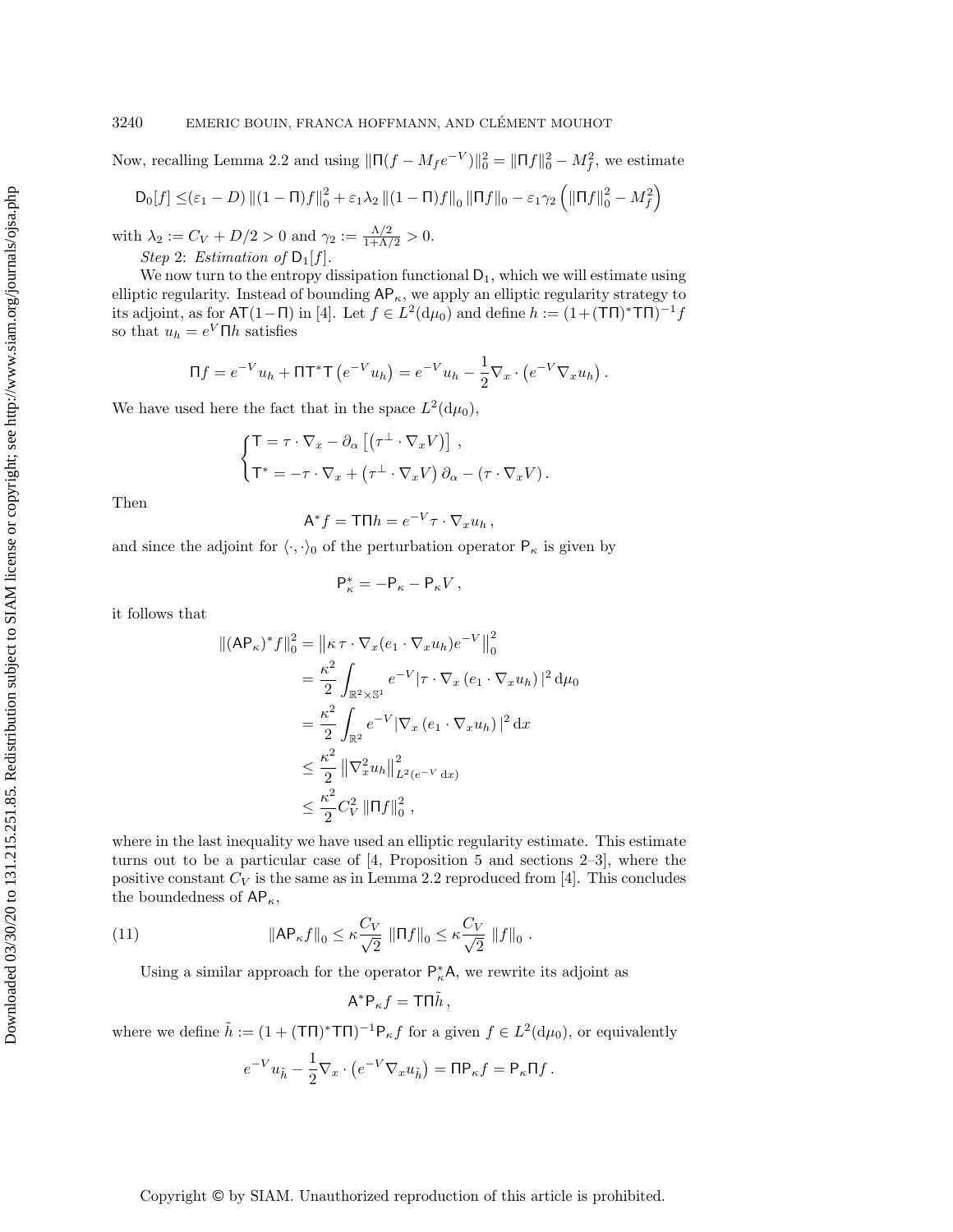Multiplying by  $u_{\tilde{h}}$  and integrating over  $\mathbb{R}^2$ , we have

$$
\|u_{\tilde{h}}\|_{L^{2}(e^{-V}dx)}^{2} + \frac{1}{2} \|\nabla_{x}u_{\tilde{h}}\|_{L^{2}(e^{-V}dx)}^{2} = -\kappa \int_{\mathbb{R}^{2}} \mathbf{e}_{1} \cdot \nabla_{x} (\Pi f) u_{\tilde{h}} dx
$$
  
\n
$$
= \kappa \int_{\mathbb{R}^{2}} (\Pi f) \mathbf{e}_{1} \cdot \nabla_{x} u_{\tilde{h}} dx
$$
  
\n
$$
\leq \kappa \int_{\mathbb{R}^{2}} \left|\nabla_{x}u_{\tilde{h}}e^{-V/2}\right| \left|\Pi f e^{V/2}\right| dx
$$
  
\n
$$
\leq \kappa \left|\nabla_{x}u_{\tilde{h}}\right|_{L^{2}(e^{-V}dx)} \|\Pi f\|_{0}
$$
  
\n
$$
\leq \frac{1}{4} \left|\nabla_{x}u_{\tilde{h}}\right|_{L^{2}(e^{-V}dx)}^{2} + \kappa^{2} \|\Pi f\|_{0}^{2}.
$$

This inequality is a  $H^1(e^{-V} dx) \to H^{-1}(e^{-V} dx)$  elliptic regularity result. Hence,

$$
\|\mathsf{A}^*\mathsf{P}_{\kappa}f\|_0^2 = \|\mathsf{T}\mathsf{\Pi}h\|_0^2 = \frac{1}{2} \left\|\nabla_x u_{\tilde{h}}\right\|_{L^2(e^{-V} dx)}^2 \leq 2\kappa^2 \left\|\mathsf{\Pi}f\right\|_0^2,
$$

and so we conclude

(12) 
$$
\|P_{\kappa}^* A f\|_0 \le \sqrt{2}\kappa \| (1 - \Pi) f\|_0 \le \sqrt{2}\kappa \|f\|_0.
$$

Combining [\(11\)](#page-7-0) and [\(12\)](#page-8-0), the entropy dissipation functional  $D_1$  is bounded by

<span id="page-8-0"></span>
$$
\mathsf{D}_1[f] \leq \kappa \varepsilon_1 \left( \frac{C_V}{\sqrt{2}} + \sqrt{2} \right) ||f||_0^2 = 2\kappa \lambda_1 ||f||_0^2,
$$

where we defined  $\lambda_1 := \frac{1}{2}(\frac{C_V}{\sqrt{2}} +$ √ 2).

Step 3: Estimation of  $D_2[f]$ .

Using integration by parts, we have

$$
\langle \mathsf{P}_{\kappa} f, f \rangle_0 = \frac{\kappa}{2} \int_{\mathbb{R}^2 \times \mathbb{S}^1} \left( e_1 \cdot \nabla_x V \right) f^2 e^V \, \frac{\mathrm{d} x \, \mathrm{d} \alpha}{2\pi} \, .
$$

The estimation of this term goes differently depending on the boundedness of  $\nabla_x V$ .

If  $\nabla_x V$  is bounded, we write

$$
\mathsf{D}_2[f] \leq |\langle \mathsf{P}_{\kappa}f, f \rangle_0| \leq \frac{\kappa}{2} ||\nabla_x V||_{\infty} ||f||_0^2 = \frac{\kappa}{2} ||\nabla_x V||_{\infty} ||f||_{\kappa}^2,
$$

where we have used  $\|f\|_\kappa = \|f\|_0,$  since  $g \equiv 0.$ 

Assume now that  $|\nabla_x V| \to \infty$  as  $|x| \to \infty$ . Thanks to the choice of g, we have the estimate

<span id="page-8-1"></span>
$$
(13) \qquad \mathsf{D}_{2}[f] \leq |\langle \mathsf{P}_{\kappa}f, f \rangle_{0}| \leq \frac{\kappa}{2} \int_{\mathbb{R}^{2} \times \mathbb{S}^{1}} |\nabla_{x}V| f^{2} e^{V} \frac{dx \, d\alpha}{2\pi} \leq \frac{\kappa}{2} C_{3} \int_{\mathbb{R}^{2} \times \mathbb{S}^{1}} f^{2} g \, \frac{dx \, d\alpha}{2\pi}
$$

with

$$
C_3 := \sup_{x \in \mathbb{R}^2} \left( |\nabla_x V| e^V g^{-1} \right),
$$

which is finite by  $(H5)$ .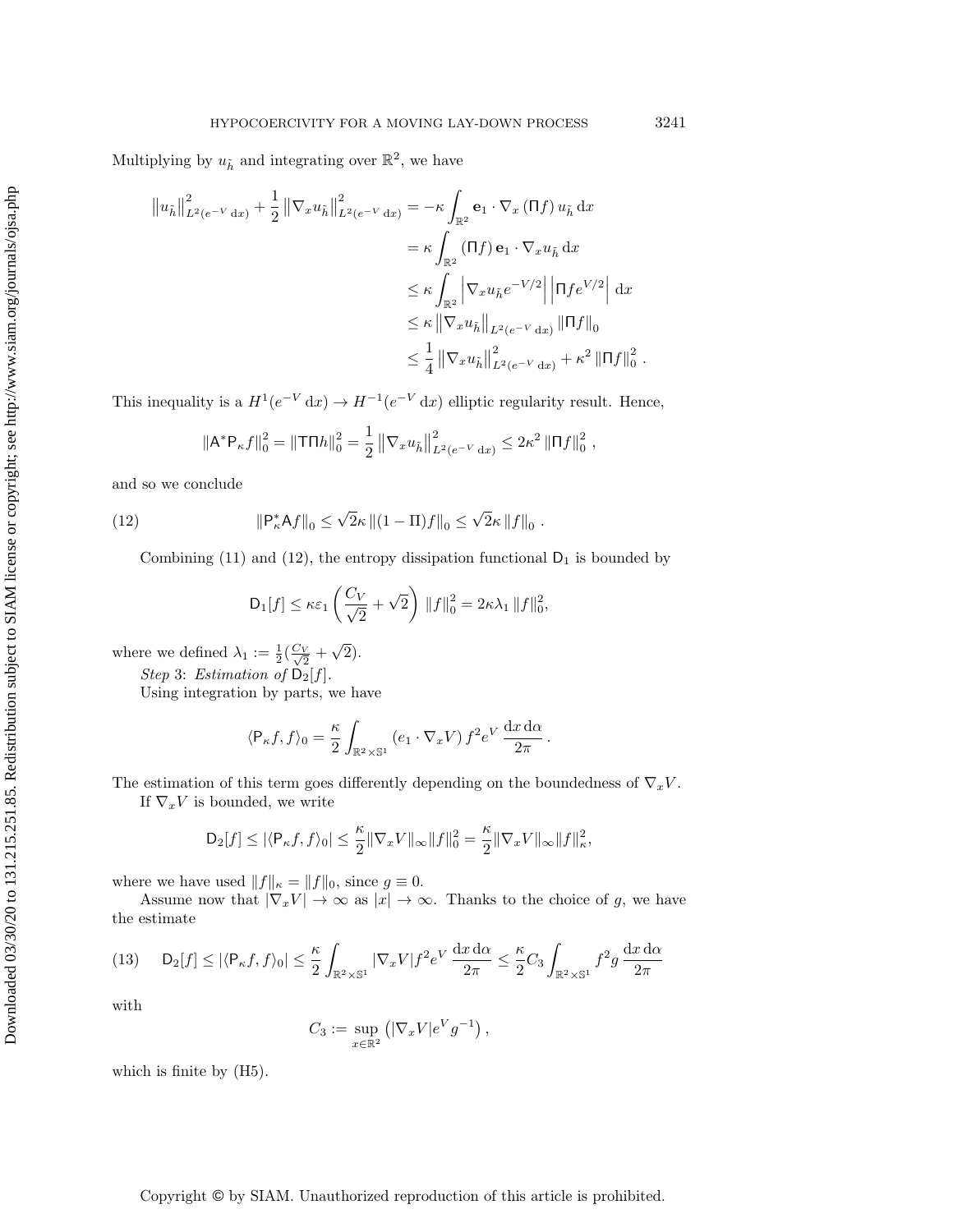Step 4: Estimation of  $D_3[f]$ .

We start by recalling that this estimate is only relevant when  $\nabla_x V$  is unbounded. Indeed, in the opposite case,  $D_3[f] = 0$  since  $g \equiv 0$  by definition. By the identity

$$
\int_{\mathbb{R}^2 \times \mathbb{S}^1} \mathsf{L}_{\kappa}(f) f g \, dx \, d\alpha = \frac{1}{2} \int_{\mathbb{R}^2 \times \mathbb{S}^1} \mathcal{L}_{\kappa}(g) f^2 \, dx \, d\alpha - D \int_{\mathbb{R}^2 \times \mathbb{S}^1} |\partial_{\alpha} f|^2 g \, dx \, d\alpha
$$

with  $\mathcal{L}_{\kappa}$  as defined in [\(7\)](#page-3-1), we have

(14) 
$$
D_3[f] \leq \kappa \zeta \left(\frac{1}{2} \int_{\mathbb{R}^2 \times \mathbb{S}^1} \mathcal{L}_{\kappa}(g) f^2 \frac{dx \, d\alpha}{2\pi}\right).
$$

Proposition [1.3](#page-3-2) allows us to control the g-weighted  $L^2$ -norm outside some fixed ball. More precisely, take  $R > 0$  in [\(6\)](#page-3-3) large enough s.t.  $|\nabla_x V| \ge 1$  for all  $|x| > R$ , and then

$$
\int_{\mathbb{R}^2 \times \mathbb{S}^1} \mathcal{L}_{\kappa}(g) f^2 \frac{dx \, d\alpha}{2\pi}
$$
\n
$$
\leq \int_{\mathbb{S}^1} \int_{|x| < R} \mathcal{L}_{\kappa}(g) f^2 \frac{dx \, d\alpha}{2\pi} - c \int_{\mathbb{S}^1} \int_{|x| > R} |\nabla_x V| f^2 g \frac{dx \, d\alpha}{2\pi}
$$
\n
$$
\leq \int_{\mathbb{S}^1} \int_{|x| < R} \left( (\mathcal{L}_{\kappa}(g) + cg) e^{-V} \right) f^2 e^V \frac{dx \, d\alpha}{2\pi} - c \int_{\mathbb{R}^2 \times \mathbb{S}^1} f^2 g \frac{dx \, d\alpha}{2\pi}
$$
\n(15)\n
$$
\leq C_4(R) \|f\|_0^2 - c \int_{\mathbb{R}^2 \times \mathbb{S}^1} f^2 g \frac{dx \, d\alpha}{2\pi},
$$

where  $C_4(R) := \sup_{|x| \le R} (|\mathcal{L}_{\kappa}(g) + cg|e^{-V}).$ 

REMARK 2.3. Observe here that one could take advantage of the growth of  $\nabla_x V$ by playing with the cutoff parameter R and keeping track of  $\min_{|x|\geq R} |\nabla_x V|$  in the negative term. It could lead to more optimal constants, but we chose instead to vary the parameter  $\zeta$  in front of the coercivity weight g in the measure  $\mu_{\kappa}$  for simplicity.

Step 5: Putting the four previous steps together. Combine the previous steps into

$$
D_0[f] + D_1[f] \le (\varepsilon_1 - D) ||(1 - \Pi)f||_0^2 + \varepsilon_1 \lambda_2 ||(1 - \Pi)f||_0 ||\Pi f||_0
$$
  
\n
$$
- \varepsilon_1 \gamma_2 \left( ||\Pi f||_0^2 - M_f^2 \right) + 2\kappa \lambda_1 ||f||_0^2
$$
  
\n
$$
= -(D - \varepsilon_1 - 2\kappa \lambda_1) ||(1 - \Pi)f||_0^2 + \varepsilon_1 \lambda_2 ||(1 - \Pi)f||_0 ||\Pi f||_0
$$
  
\n
$$
- (\varepsilon_1 \gamma_2 - 2\kappa \lambda_1) ||\Pi f||_0^2 + \varepsilon_1 \gamma_2 M_f^2
$$
  
\n
$$
\le - \left( D - \varepsilon_1 - 2\kappa \lambda_1 - \frac{\varepsilon_1 \lambda_2 b}{2} \right) ||(1 - \Pi)f||_0^2
$$
  
\n
$$
- \left( \varepsilon_1 \gamma_2 - 2\kappa \lambda_1 - \frac{\varepsilon_1 \lambda_2}{2b} \right) ||\Pi f||_0^2 + \varepsilon_1 \gamma_2 M_f^2
$$
  
\n
$$
\le -2\xi(\kappa) ||f||_0^2 + \varepsilon_1 \gamma_2 M_f^2,
$$

by Young's inequality with the choice  $b = \lambda_2/\gamma_2$ , and where we used the fact that  $||(1 - \mathsf{\Pi})f||_0^2 + ||\mathsf{\Pi}f||_0^2 = ||f||_0^2$ . Here,  $\xi(\kappa)$  is explicit, and given by

$$
\xi(\kappa) := \frac{1}{2} \min \left\{ D - \varepsilon_1 \left( 1 + \frac{\lambda_2^2}{2\gamma_2} \right) , \frac{\varepsilon_1 \gamma_2}{2} \right\} - \kappa \lambda_1
$$

$$
= \frac{D\gamma_2^2}{2\left(\gamma_2^2 + 2\gamma_2 + \lambda_2^2\right)} - \kappa \lambda_1 ,
$$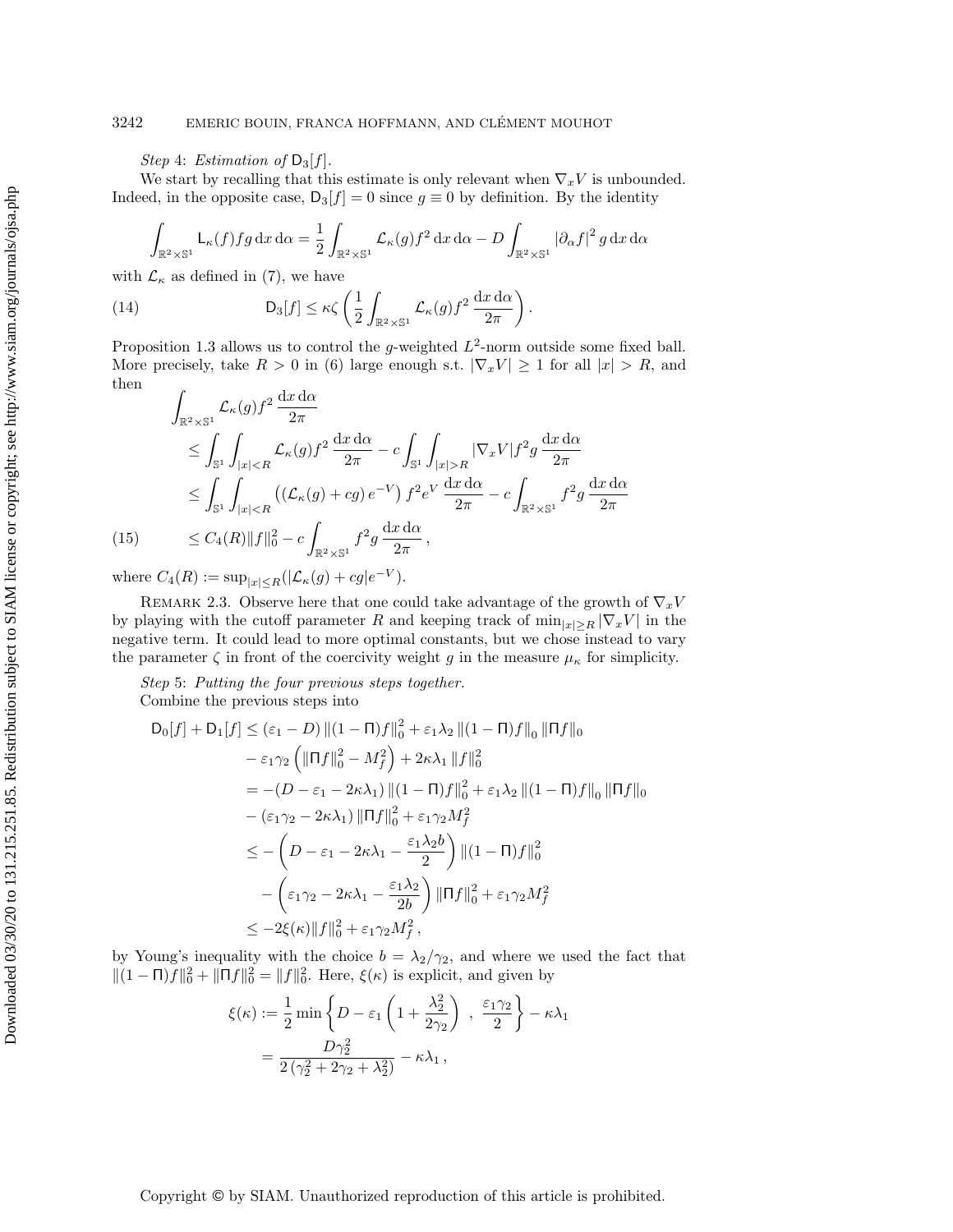since the minimum in the first term is realized when the two arguments are equal, fixing  $\varepsilon_1 = 2D\gamma_2/(\gamma_2^2 + 2\gamma_2 + \lambda_2^2)$ . Note that this choice of  $\varepsilon_1$  satisfies  $\varepsilon_1 < D$  and  $\varepsilon_1$  < 1. Choosing  $\kappa$  small enough ensures  $\xi(\kappa) > 0$ . From this analysis we conclude

<span id="page-10-0"></span>(16) 
$$
D_0[f] + D_1[f] \leq -2\xi(\kappa) \|f\|_0^2 + \varepsilon_1 \gamma_2 M_f^2.
$$

Let us now add the control of  $D_2 + D_3$ . If  $\nabla_x V$  is bounded,  $g \equiv 0$  and  $D_3 = 0$ :

$$
\frac{\mathrm{d}}{\mathrm{d}t}\mathsf{G}[f] = \mathsf{D}_0[f] + \mathsf{D}_1[f] + \mathsf{D}_2[f]
$$
\n
$$
\leq - (4\xi(\kappa) - \kappa \|\nabla_x V\|_{\infty}) \frac{1}{2} \|f\|_{\kappa}^2 + \varepsilon_1 \gamma_2 M_f^2
$$
\n
$$
\leq -\gamma_1 \mathsf{G}[f] + \varepsilon_1 \gamma_2 M_f^2
$$

by the norm equivalence [\(9\)](#page-5-2). Here, we defined

$$
\gamma_1 := \frac{4\xi(\kappa) - \kappa \|\nabla_x V\|_{\infty}}{1 + \varepsilon_1} > 0.
$$

When  $\nabla_x V$  is unbounded, [\(13\)](#page-8-1)–[\(16\)](#page-10-0) imply

$$
\frac{d}{dt}G[f] = D_0[f] + D_1[f] + D_2[f] + D_3[f] \n\leq -2\xi(\kappa) ||f||_0^2 + \varepsilon_1 \gamma_2 M_f^2 + \frac{\kappa}{2} C_3 \int_{\mathbb{R}^2 \times \mathbb{S}^1} f^2 g \frac{dx \, d\alpha}{2\pi} \n+ \frac{\kappa \zeta}{2} \left( C_4(R) ||f||_0^2 - c \int_{\mathbb{R}^2 \times \mathbb{S}^1} f^2 g \frac{dx \, d\alpha}{2\pi} \right) \n= -\frac{1}{2} (4\xi(\kappa) - \kappa \zeta C_4(R)) ||f||_0^2 - \frac{\kappa \zeta}{2} \left( c - \frac{C_3}{\zeta} \right) \int_{\mathbb{R}^2 \times \mathbb{S}^1} f^2 g \frac{dx \, d\alpha}{2\pi} + \varepsilon_1 \gamma_2 M_f^2 \n\leq -\frac{1}{2} \min \left\{ 4\xi(\kappa) - \kappa \zeta C_4(R), c - \frac{C_3}{\zeta} \right\} ||f||_{\kappa}^2 + \varepsilon_1 \gamma_2 M_f^2 \n\leq -\gamma_1 G[f] + \varepsilon_1 \gamma_2 M_f^2
$$

again by norm equivalence [\(9\)](#page-5-2), and where we defined

$$
\gamma_1 := \frac{1}{1+\varepsilon_1} \min \left\{ 4\xi(\kappa) - \kappa \zeta C_4(R), c - \frac{C_3}{\zeta} \right\} > 0.
$$

This requires  $\zeta > 0$  to be large enough, and the upper bound for  $\kappa$  should be chosen accordingly:

$$
\zeta > \frac{C_3}{c}, \qquad 4\xi(\kappa) - \kappa \zeta C_4(R) > 0.
$$

In order to maximize the rate of convergence to equilibrium given  $\kappa$ , D, and V, one can optimize  $\gamma_1$  over  $\zeta$  while respecting the above constraints.

REMARK 2.4. The condition  $\gamma_1 > 0$  translates into an explicit upper bound on  $\kappa$ . More precisely, we require  $\xi(\kappa) > \kappa u/4$ , where  $u := ||\nabla_x V||_{\infty}$  in the case of a bounded potential gradient, and  $u := \zeta C_4(R)$  otherwise. This condition is satisfied for small enough  $\kappa$ :

$$
0 \leq \kappa < \frac{\varepsilon_1 \gamma_2}{(4\lambda_1 + u)} = \frac{2D\gamma_2^2}{(4\lambda_1 + u)(\gamma_2^2 + 2\gamma_2 + \lambda_2^2)},
$$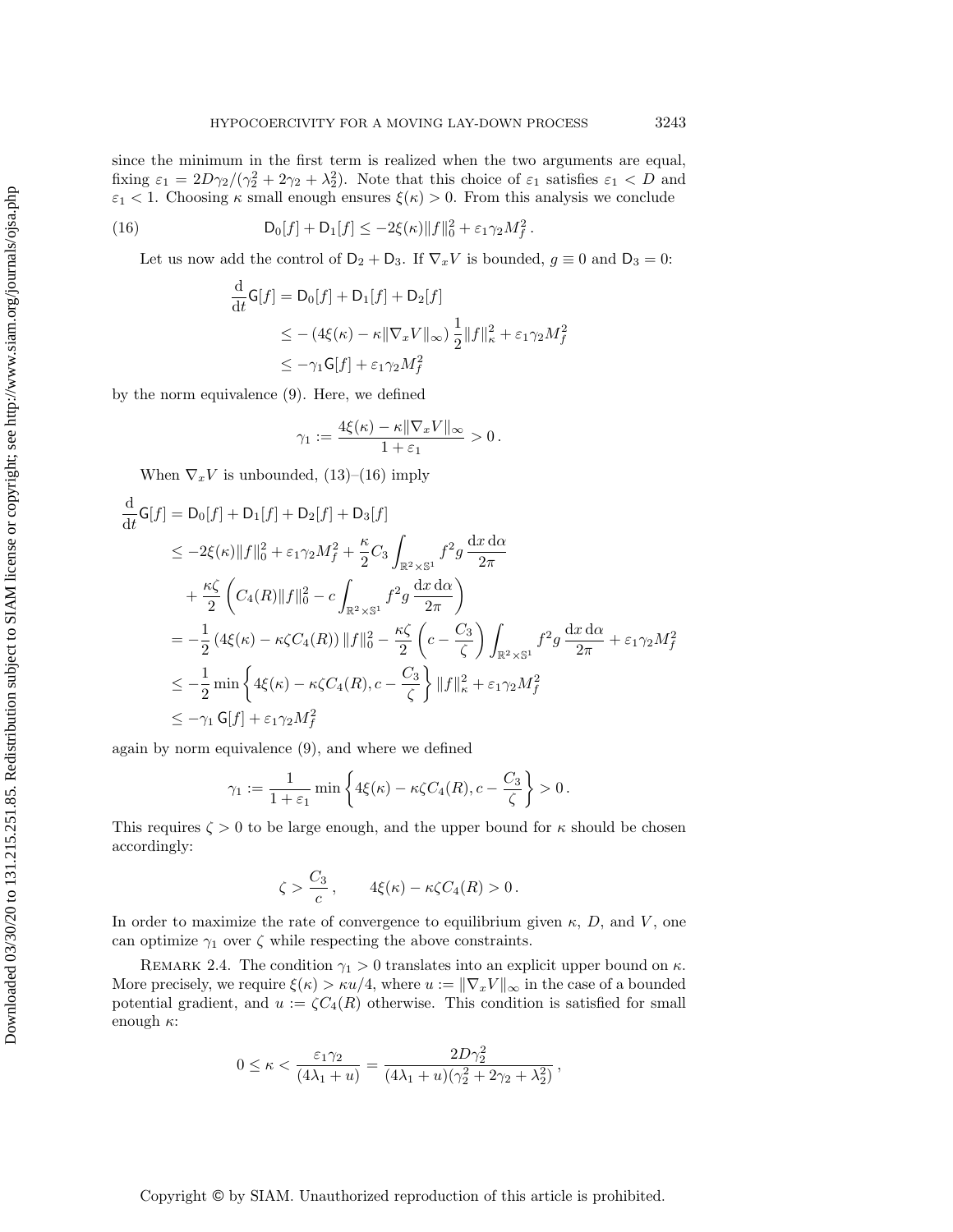which also implies  $\xi(\kappa) > 0$ . Recall that Proposition [1.3](#page-3-2) requires  $\kappa < 1/3$  in the case of unbounded potential gradients. These conditions provide a range of  $\kappa$  for which Proposition [2.1](#page-5-1) holds.

<span id="page-11-0"></span>**3.** The coercivity weight q. In this section, we define the function q in such a way that it allows us to control the loss of weight in the perturbation operator  $P_{\kappa}$ . When  $\nabla_x V$  is bounded, we do not need any extra weight since then we may control the perturbation thanks to the stationary weight  $e^V$ , and so we set  $g \equiv 0$  in that case. When it is not, Proposition [1.3](#page-3-2) provides a suitable weight function  $g$  by constructive methods.

**3.1. Proof of Proposition [1.3.](#page-3-2)** The proof is strongly inspired by [\[12\]](#page-17-4), but our weight is different since we work in an  $L^2$ -framework rather than in an  $L^1$  one. Assuming  $\nabla_x V$  is unbounded, we seek a weight g of the form

$$
g(x,\alpha) = \exp\left(\beta V(x) + |\nabla_x V(x)| \Gamma\left(\tau(\alpha) \cdot \frac{\nabla_x V(x)}{|\nabla_x V(x)|}\right)\right),
$$

where the parameter  $\beta > 1$  and the function  $\Gamma \in C^1([-1,1])$ ,  $\Gamma > 0$  are to be determined. We define

$$
Y(x, \alpha) := \tau(\alpha) \cdot \frac{\nabla_x V(x)}{|\nabla_x V(x)|}, \qquad Y^{\perp}(x, \alpha) := \tau^{\perp}(\alpha) \cdot \frac{\nabla_x V(x)}{|\nabla_x V(x)|}
$$

and split the proof into four steps:  $(1)$  we rewrite statement  $(6)$  using the explicit expression of the weight  $g$ ,  $(2)$  we simplify the obtained expression using assumption (H5), (3) we prove the equivalent statement obtained in Step 2 by defining a suitable choice of  $\Gamma(\cdot)$  and  $\beta$ , and (4) we demonstrate that it is indeed possible to choose suitable parameters for the calculations in Step 3 to hold, fixing explicit expressions where possible.

Step 1: Rewriting the weight estimate [\(6\)](#page-3-3).

Applying the operator  $\mathcal{L}_{\kappa}$  defined in [\(7\)](#page-3-1) to g, we can compute explicitly

$$
\frac{\mathcal{L}_{\kappa}(g)}{g} = D\left( |\nabla_x V| \partial_{\alpha \alpha} \Gamma(Y) + |\nabla_x V|^2 | \partial_{\alpha} \Gamma(Y) |^2 \right) \n+ (\tau(\alpha) + \kappa e_1) \cdot (\beta \nabla_x V + \nabla_x (|\nabla_x V| \Gamma(Y))) \n- |\nabla_x V|^2 Y^{\perp} \partial_{\alpha} \Gamma(Y) - |\nabla_x V| Y.
$$

Since

$$
\partial_{\alpha}\Gamma = Y^{\perp}\Gamma'(Y)
$$
 and  $\partial_{\alpha\alpha}\Gamma = \partial_{\alpha}\left(Y^{\perp}\Gamma'(Y)\right) = -Y\Gamma'(Y) + |Y^{\perp}|^2\Gamma''(Y)$ ,

we get

$$
\frac{\mathcal{L}_{\kappa}(g)}{g} = D\left(|\nabla_x V| \left(-Y\Gamma'(Y) + |Y^{\perp}|^2 \Gamma''(Y)\right) + |\nabla_x V|^2 |Y^{\perp}|^2 \left(\Gamma'(Y)\right)^2\right) \n+ \left(\tau(\alpha) + \kappa e_1\right) \cdot \left(\beta \nabla_x V + \nabla_x \left(|\nabla_x V|\Gamma(Y)\right)\right) \n- |\nabla_x V|^2 |Y^{\perp}|^2 \Gamma'(Y) - |\nabla_x V|Y \n= \left(\beta - 1 - D\Gamma'(Y)\right) |\nabla_x V|Y + \kappa \beta e_1 \cdot \nabla_x V + \left(\tau(\alpha) + \kappa e_1\right) \cdot \nabla_x \left(|\nabla_x V|\Gamma(Y)\right) \n+ |Y^{\perp}|^2 \left(D|\nabla_x V|\Gamma''(Y) + |\nabla_x V|^2 \left[D\left(\Gamma'(Y)\right)^2 - \Gamma'(Y)\right]\right).
$$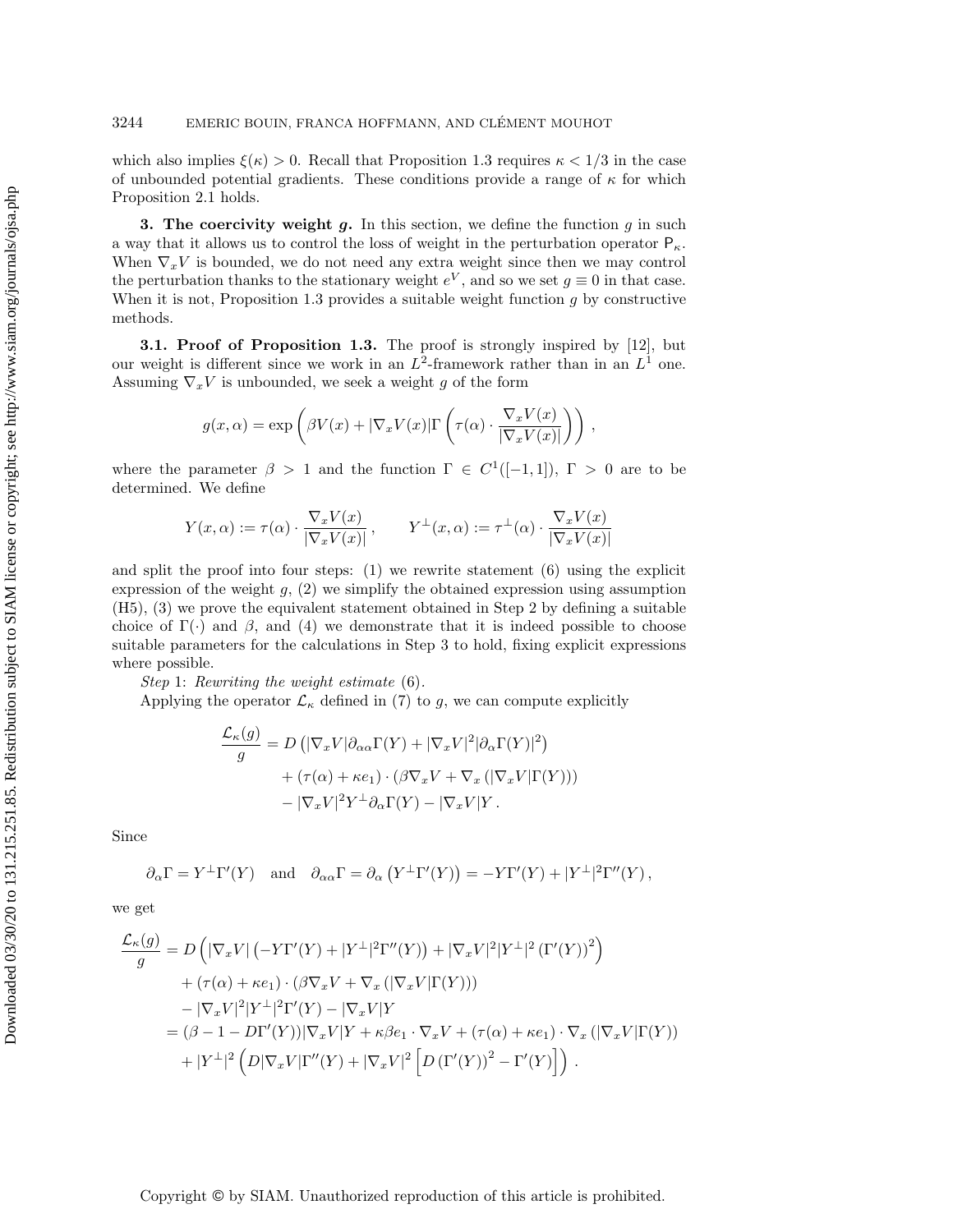In order to see which  $\Gamma$  to choose, let us divide by  $|\nabla_x V|$  and denote the diffusion and transport part by

$$
\text{diff}(x,\alpha) := (\tau(\alpha) + \kappa e_1) \cdot \frac{\nabla_x (|\nabla_x V| \Gamma(Y))}{|\nabla_x V|}, \quad \text{tran}(x) := \frac{e_1 \cdot \nabla_x V}{|\nabla_x V|}.
$$

Now, we can rewrite the statement of Proposition [1.3:](#page-3-2) we seek a positive constant  $c > 0$  and a radius  $R > 0$  such that for any  $\alpha \in \mathbb{S}^1$  and  $|x| > R$ ,

$$
\begin{aligned} \left(\beta-1-D\Gamma'(Y)\right)Y &+ \kappa\beta\text{tran}(x) + \text{diff}(x,\alpha) \\ &+|Y^\perp|^2\left(D\Gamma''(Y)+|\nabla_x V|\left[D\left(\Gamma'(Y)\right)^2-\Gamma'(Y)\right]\right)\leq -c\,. \end{aligned}
$$

To achieve this bound, note that  $|Y| \leq 1$  and  $|\text{tran}| \leq 1$  for all  $(x, \alpha) \in \mathbb{R}^2 \times \mathbb{S}^1$ .

Step 2: Simplifying the weight estimate.

Further, the diffusion term  $diff(\cdot)$  can be made arbitrarily small outside a sufficiently large ball. Indeed,

$$
\text{diff}(x,\alpha) = (\tau + \kappa e_1) \cdot \left[ \Gamma'(Y) \, \nabla_x Y + \Gamma(Y) \, \frac{\nabla_x(|\nabla_x V|)}{|\nabla_x V|} \right],
$$

and both  $|\nabla_x Y|$  and  $|\nabla_x (|\nabla_x V|)/|\nabla_x V|$  converge to zero as  $|x| \to \infty$  by assumption (H5), and Γ is bounded. In other words, using the fact that the potential gradient is unbounded, it remains to show that we can find constants  $\gamma > \kappa \beta > 0$  and a radius  $r_1 > 0$  such that

<span id="page-12-0"></span>
$$
(17) \quad \forall |x| > r_1, \quad (\beta - 1 - D\Gamma')Y + |Y^{\perp}|^2 \left( D\Gamma'' + |\nabla_x V| \left[ D(\Gamma')^2 - \Gamma' \right] \right) \leq -\gamma.
$$

Then we can choose  $r_2 > 0$  such that

$$
|x| > r_2 \implies \forall \alpha \in \mathbb{S}^1, \text{ diff}(x, \alpha) \le \frac{\gamma - \kappa \beta}{2},
$$

and we conclude for the statement of Proposition [1.3](#page-3-2) with  $R := \max\{r_1, r_2\}$  and  $c := (\gamma - \kappa \beta)/2 > 0.$ 

Step 3: Proof of the weight estimate.

Proving [\(17\)](#page-12-0) can be done by an explicit construction. We define  $\Gamma' \in C^0([-1,1])$ piecewise,

$$
\Gamma'(Y) = \begin{cases} \delta^+ & \text{if } Y > \varepsilon_0, \\ \frac{\delta^+ - \delta^-}{2\varepsilon_0} \left( Y + \varepsilon_0 \right) + \delta^- & \text{if } |Y| \le \varepsilon_0, \\ \delta^- & \text{if } Y < -\varepsilon_0, \end{cases}
$$

where  $0 < \delta^- < \delta^+ < 1/D$  and  $\varepsilon_0 \in (0,1)$  are to be determined (see Figure [1\)](#page-13-0). With this choice of  $\Gamma'$ , we can ensure that  $\Gamma$  is strictly positive in the interval  $[-1, 1]$ . Now, let us show that there exist suitable choices of  $\gamma$  and  $\beta$  for the bound [\(17\)](#page-12-0) to hold. More precisely, we choose a suitable  $\beta$  such that  $(\beta - 1)/D \in (\delta^-, \delta^+)$  and  $0 < \gamma < \tilde{\gamma}$ , defining  $\gamma := \varepsilon_0(1 + D\delta^+ - \beta)$  and  $\tilde{\gamma} := \varepsilon_0(\beta - 1 - D\delta^-)$ . We split our analysis into cases:

• Assume  $Y > \varepsilon_0$ . Then the left-hand side (LHS) of [\(17\)](#page-12-0) can be bounded as follows:

$$
(\beta - 1 - D\delta^+)Y + \delta^+ (D\delta^+ - 1) |\nabla_x V||Y^\perp|^2 < (\beta - 1 - D\delta^+) \varepsilon_0 = -\gamma.
$$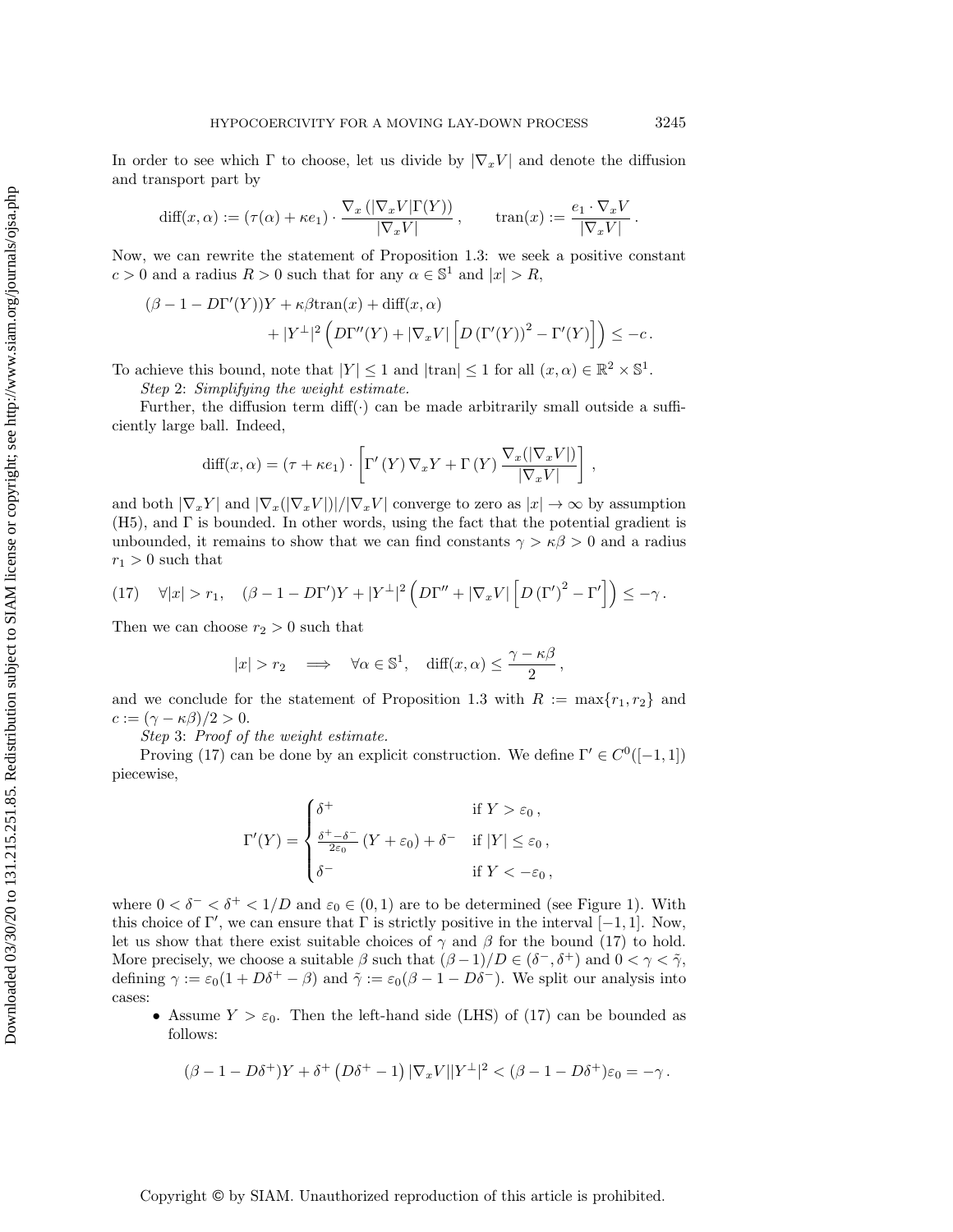<span id="page-13-0"></span>

Fig. 1. Derivative of Γ.

• Assume  $Y < -\varepsilon_0$ . Then the LHS of [\(17\)](#page-12-0) can be bounded as follows:

$$
(\beta - 1 - D\delta^{-})Y + \delta^{-} (D\delta^{-} - 1) |\nabla_x V||Y^{\perp}|^2 < -(\beta - 1 - D\delta^{-})\varepsilon_0 = -\tilde{\gamma}.
$$

• Assume  $|Y| \leq \varepsilon_0$ . Since  $1 = |Y|^2 + |Y^{\perp}|^2$ , we have  $|Y^{\perp}|^2 \geq 1 - \varepsilon_0^2$ . Further, setting

$$
h=aY+b\in (\delta^-,\delta^+)\,,\quad a:=\frac{\delta^+-\delta^-}{2\varepsilon_0}\,,\quad b:=\frac{\delta^++\delta^-}{2}\,,
$$

we have  $\Gamma' = h$  and  $Dh^2 - h \leq D\delta^{-}(\delta^{+} - 1/D)$ . Now, using the fact that the potential gradient is unbounded, we can find a radius  $r_1 > 0$  large enough such that for all  $|x| > r_1$ ,

$$
\frac{D(\delta^+-\delta^-)}{2\varepsilon_0} - D\delta^- \left(\frac{1}{D} - \delta^+\right) |\nabla_x V| < -\frac{2\tilde\gamma}{(1-\varepsilon_0^2)}\,.
$$

Putting these estimates together, we obtain for  $|x| > r_1$ ,

$$
\begin{split} &(\beta-1-Dh)Y+|Y^{\perp}|^2\left(\frac{D(\delta^+-\delta^-)}{2\varepsilon_0}+|\nabla_x V|\left[Dh^2-h\right]\right)\\ &\leq (\beta-1-D\delta^-)\varepsilon_0+|Y^{\perp}|^2\left(\frac{D(\delta^+-\delta^-)}{2\varepsilon_0}+|\nabla_x V|\left[D\delta^-\left(\delta^+-\frac{1}{D}\right)\right]\right)\\ &\leq \tilde{\gamma}+(1-\varepsilon_0^2)\left(\frac{D(\delta^+-\delta^-)}{2\varepsilon_0}+|\nabla_x V|\left[D\delta^-\left(\delta^+-\frac{1}{D}\right)\right]\right)\leq -\tilde{\gamma}\,. \end{split}
$$

Step 4: Choice of parameters.

We now come back to the choice of  $\delta^-$ ,  $\delta^+$ ,  $\varepsilon_0$ ,  $\beta$  such that  $\kappa\beta < \gamma$  and  $0 < \gamma < \tilde{\gamma}$ hold true. More precisely, these two constraints translate into the following bound on  $\beta$ :

<span id="page-13-2"></span>(18) 
$$
1 + D\left(\frac{\delta^+ + \delta^-}{2}\right) < \beta < \left(\frac{\varepsilon_0}{\kappa + \varepsilon_0}\right) \left(1 + D\delta^+\right).
$$

It is easy to see that this bound also implies  $1 + D\delta^- < \beta < 1 + D\delta^+$  as required. However, for this to be possible we need to choose  $\varepsilon_0$  such that  $LHS < RHS$ , in other words,

<span id="page-13-1"></span>(19) 
$$
\kappa\left(\frac{2+D(\delta^+ + \delta^-)}{D(\delta^+ - \delta^-)}\right) < \varepsilon_0.
$$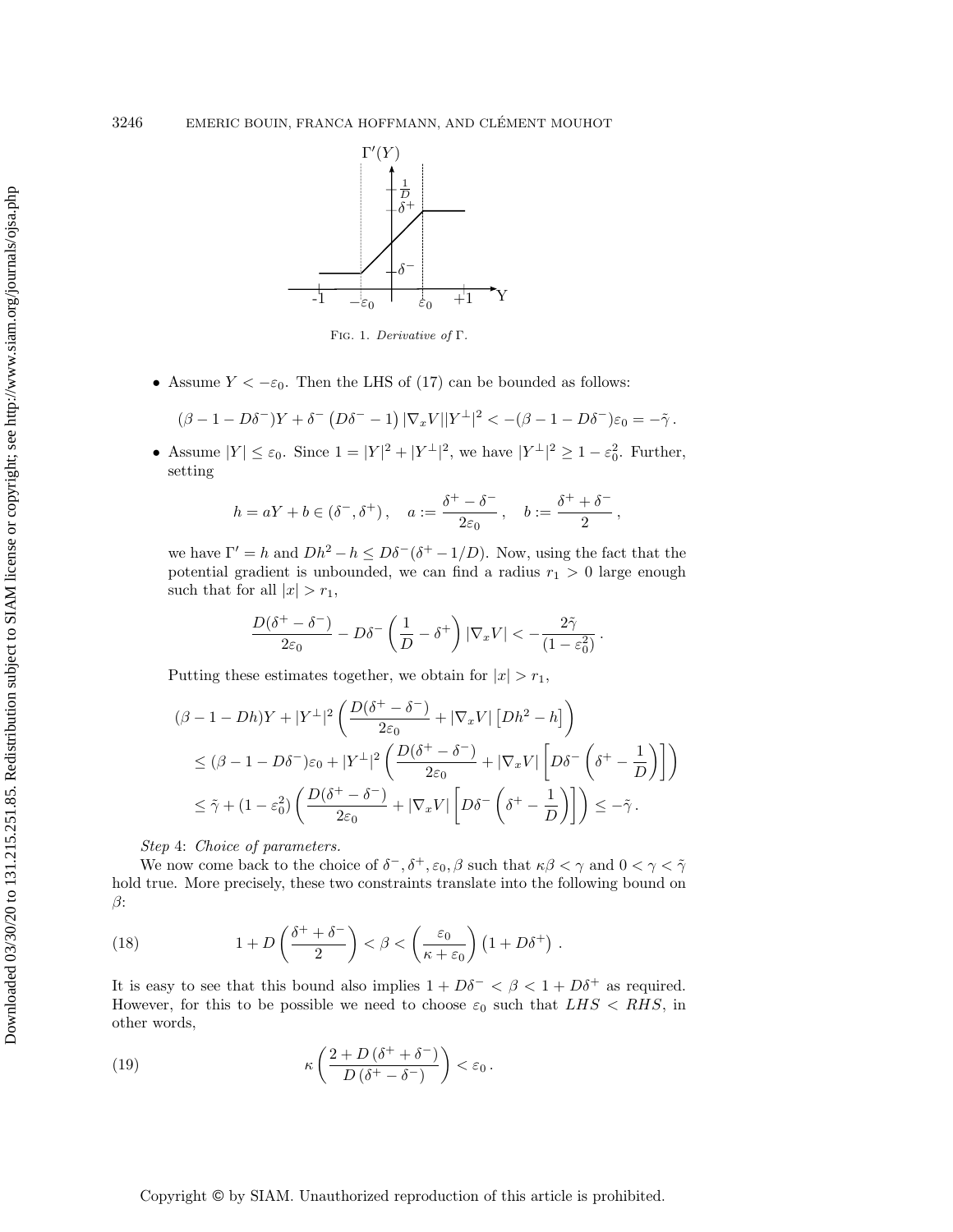Since  $\varepsilon_0$  has to be less than 1 and  $D(\delta^+ - \delta^-)/(2 + D(\delta^+ + \delta^-)) < 1/3$ , this bound is only possible if  $\kappa \in (0, 1/3)$ ; then it remains to choose  $0 < \delta^- < \delta^+ < 1/D$  such that

(20) 
$$
\kappa < \frac{D(\delta^+ - \delta^-)}{2 + D(\delta^+ + \delta^-)} \in \left(0, \frac{1}{3}\right).
$$

To satisfy all these constraints, we make the choice of parameters (for  $\kappa < 1/3$ )

<span id="page-14-2"></span>
$$
\delta^+:=\frac{3(1+\kappa)}{4D},\qquad \delta^-:=\frac{(1-3\kappa)}{4D}\,.
$$

Then [\(20\)](#page-14-2) holds true, and we can fix  $\varepsilon_0 \in (0,1)$  to satisfy [\(19\)](#page-13-1):

$$
\varepsilon_0 := \frac{1}{2} \left( 1 + \kappa \left( \frac{2 + D \left( \delta^+ + \delta^- \right)}{D \left( \delta^+ - \delta^- \right)} \right) \right) = \frac{1}{2} \left( \frac{1 + 9\kappa}{1 + 3\kappa} \right) .
$$

Finally, we choose  $\beta$  satisfying [\(18\)](#page-13-2) as follows:

$$
\beta := \frac{1}{2} \left[ 1 + D \left( \frac{\delta^+ + \delta^-}{2} \right) + \left( \frac{\varepsilon_0}{\kappa + \varepsilon_0} \right) \left( 1 + D \delta^+ \right) \right]
$$
  
=  $\frac{3}{4} + \frac{(1 + 9\kappa)(7 + 3\kappa)}{8(6\kappa^2 + 11\kappa + 1)} \in (1, 2).$ 

## <span id="page-14-1"></span>4. Existence and uniqueness of a steady state.

<span id="page-14-0"></span>4.1. Existence of a  $C_0$ -semigroup. The proof of the next theorem relies on the a priori estimates from section [2.](#page-5-0)

<span id="page-14-3"></span>THEOREM 4.1. The linear operator  $L_{\kappa} : \mathcal{D}(L_{\kappa}) \to L^2(\mathrm{d}\mu_{\kappa})$  defined in [\(5\)](#page-3-0) is the infinitesimal generator of a  $C_0$ -semigroup  $(S_t)_{t\geq 0}$  on  $L^2(\mathrm{d}\mu_\kappa)$ .

*Proof.* Let us denote by  $L_{\kappa}^*$  the adjoint of  $L_{\kappa}$  in  $L^2(\mathrm{d}\mu_{\kappa})$ . Both domains  $\mathcal{D}(L_{\kappa})$ and  $\mathcal{D}(\mathsf{L}_{\kappa}^*)$  contain the core  $\mathcal C$  and are dense. The operator  $\mathsf{L}_{\kappa}$  is closable in  $L^2(\mathrm{d}\mu_{\kappa})$ . To see this, take a sequence  $(f_n)_{n\in\mathbb{N}}\in\mathcal{D}(\mathsf{L}_\kappa)$  converging to zero in  $L^2(\mathrm{d}\mu_\kappa)$  such that the sequence  $(L_{\kappa} f_n)_{n \in \mathbb{N}}$  converges to some limit  $h \in L^2(\mathrm{d}\mu_{\kappa})$ . Then for any test function  $\varphi \in \mathcal{C}$ ,

$$
\left\langle \varphi\,,\, \mathsf L_\kappa f_n\right\rangle_\kappa = \left\langle \mathsf L_\kappa^*\varphi\,,\, f_n\right\rangle_\kappa \to 0 \qquad \text{as }n\to\infty\,.
$$

Since the LHS converges to  $\langle \varphi, h \rangle_{\kappa}$  for all  $\varphi \in \mathcal{C}$ , we conclude  $h \equiv 0$  a.e., and so  $\mathsf{L}_{\kappa}$ is closable. Similarly,  $L^*_{\kappa}$  is closable. We denote by  $\tilde{L}_{\kappa}$  and  $\tilde{L}^*_{\kappa}$  some closed extensions of  $\mathsf{L}_{\kappa}$  and  $\mathsf{L}_{\kappa}^{*}$ , respectively. The Lumer-Phillips theorem in the form [\[16,](#page-18-4) Corollary 4.4] states that an operator L generates a  $C_0$ -semigroup if L is closed and both L and  $\tilde{\mathsf{L}}^*$  are dissipative. Since the core C is dense in both  $\mathcal{D}(\tilde{\mathsf{Q}}_\kappa)$  and  $\mathcal{D}(\tilde{\mathsf{Q}}^*_\kappa)$ , which in turn are both dense in  $L^2(\mathrm{d}\mu_\kappa)$ , then for any constant  $C>0$ ,  $\tilde{\mathsf{L}}_\kappa - C\mathsf{Id}$  is dissipative if and only if  $\tilde{\mathsf{L}}_{\kappa}^* - C \mathsf{Id}$  is dissipative. Therefore, it remains to show that  $\tilde{\mathsf{L}}_{\kappa} - C \mathsf{Id}$  is dissipative for some  $C > 0$ . Since the restriction of  $\tilde{\mathsf{L}}_{\kappa}$  to C is  $\mathsf{L}_{\kappa}$ , it is enough to prove that  $L_{\kappa} - C$ Id is dissipative on C for some constant  $C > 0$ . The estimates in section [2](#page-5-0) show that there exists  $C > 0$  s.t.

$$
\forall f \in \mathcal{C}, \qquad \left\langle \mathsf{L}_{\kappa} f, f \right\rangle_{\kappa} \leq C \|f\|_{\kappa}^2
$$

for some explicit constant  $C > 0$ , which concludes the proof.

 $\Box$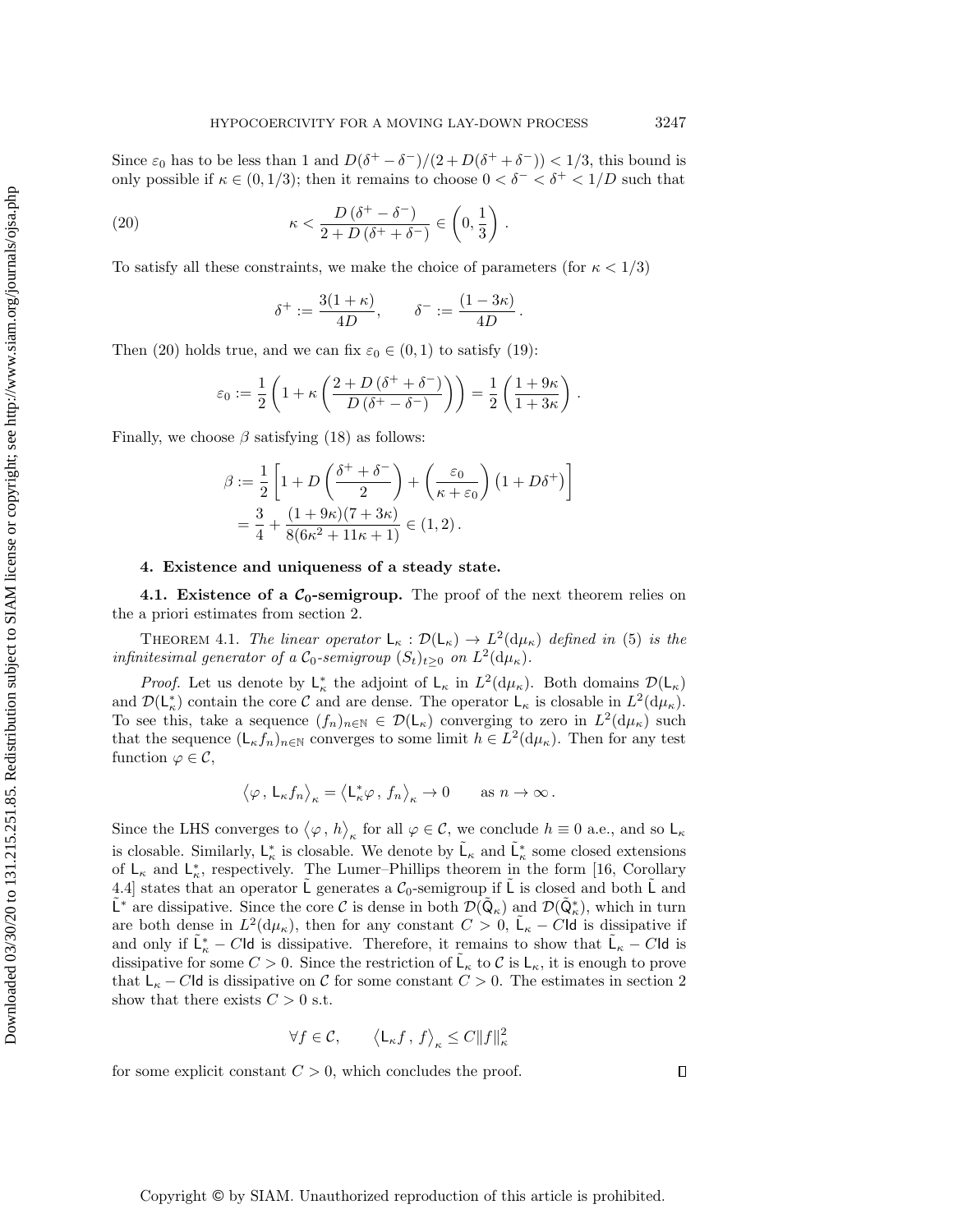4.2. Proof of Theorem [1.4.](#page-4-0) Proposition [2.1](#page-5-1) is the key ingredient to deduce the existence of a unique steady state. The set

$$
\mathcal{B} := \left\{ f \in L^2(\mathrm{d}\mu_\kappa) \, : \, \mathsf{G}[f] \le \frac{\gamma_2}{\gamma_1}, \, f \ge 0, \, M_f = 1 \right\}
$$

is convex and bounded in  $L^2(d\mu_{\kappa})$  by the norm equivalence [\(9\)](#page-5-2). By Theorem [4.1,](#page-14-3) the operator  $\mathsf{L}_{\kappa}$  generates a  $\mathcal{C}_0$ -semigroup  $(S_t)_{t\geq 0}$ . Then let us show that  $\mathcal{B}$  is invariant under the action of  $(S_t)_{t\geq0}$ . Integrating in time the hypocoercivity estimate [\(10\)](#page-6-1) in Proposition [2.1](#page-5-1) for any  $f_{\text{in}} \in L^2(\mathrm{d}\mu_\kappa)$  with mass 1, we obtain the bound

$$
\mathsf{G}[f(t)] \leq \mathsf{G}[f_{\text{in}}]e^{-\gamma_1 t} + \frac{\gamma_2}{\gamma_1} \left(1 - e^{-\gamma_1 t}\right),
$$

and thus

$$
\forall t > 0, \qquad \mathsf{G}[f(t)] \leq \max\left\{\mathsf{G}[f_{\mathrm{in}}], \frac{\gamma_2}{\gamma_1}\right\}.
$$

Since in addition,  $(S_t)_{t\geq 0}$  conserves mass and positivity, we conclude  $S_t(\mathcal{B}) \subset \mathcal{B}$  for all times.

Integrate again the hypocoercivity estimate [\(10\)](#page-6-1) in Proposition [2.1,](#page-5-1) now for the difference of two solutions with same mass, to get

<span id="page-15-0"></span>
$$
\mathsf{G}[S_t f - S_t h] \le e^{-\gamma_1 t} \mathsf{G}[f - h]
$$

for any  $t > 0$  and  $f, h \in \mathcal{B}$ . It follows by Banach's fixed-point theorem that there exists a unique  $u^t \in \mathcal{B}$  such that  $S_t(u^t) = u^t$  for each  $t > 0$ . Let  $t_n := 2^{-n}, n \in \mathbb{N}$ , and  $u_n := u^{t_n}$ . Then  $S_{2^{-n}}(u_n) = u_n$ , and by repeatedly applying the semigroup property,

(21) 
$$
\forall k \in \mathbb{N}, \forall m \leq n \in \mathbb{N}, S_{k2^{-m}}(u_n) = u_n.
$$

Let us prove that  $\mathcal B$  is weakly compact in  $L^2(\mathrm{d}\mu_\kappa)$ . Consider a sequence  $(f_n)_{n\in\mathbb N}\in$ B. It has a cluster point f for the weak convergence since B is bounded in  $L^2(\mathrm{d}\mu_{\kappa})$ , and the corresponding subsequence is still denoted  $f_n$  for simplicity. By lower semicontinuity of the equivalent norm G,

$$
\mathsf{G}[f] \leq \liminf_{n \to \infty} \mathsf{G}[f_n] \leq \gamma_2/\gamma_1 \,.
$$

Further, since  $f_n \geq 0$  for all  $n \in \mathbb{N}$ , it follows that  $f \geq 0$ . (The set of nonnegative functions is a strongly closed convex set, hence weakly closed.) It remains to show that the limit  $f$  has mass 1 by preventing loss of mass at infinity. Use the Cauchy–Schwarz inequality and the norm equivalence [\(9\)](#page-5-2) to get for  $r > 0$ 

$$
(1 + \kappa \zeta) \left( \int_{|x|>r} \Pi f_n \, dx \right)^2 \le \left( \int_{|x|>r} \int_{\mathbb{S}^1} f_n^2 \, e^V \frac{dx d\alpha}{2\pi} \right) \left( \int_{|x|>r} \int_{\mathbb{S}^1} e^{-V} \frac{dx d\alpha}{2\pi} \right) + \kappa \zeta \left( \int_{|x|>r} \int_{\mathbb{S}^1} f_n^2 \, g \frac{dx d\alpha}{2\pi} \right) \left( \int_{|x|>r} \int_{\mathbb{S}^1} g^{-1} \, \frac{dx d\alpha}{2\pi} \right) \le ||f_n||^2_{\kappa} \left( \int_{|x|>r} \int_{\mathbb{S}^1} \left( e^{-V} + g^{-1} \right) \, \frac{dx d\alpha}{2\pi} \right) \le \left( \frac{2}{1 - \varepsilon_1} \right) \frac{\gamma_2}{\gamma_1} \left( \int_{|x|>r} \int_{\mathbb{S}^1} 2e^{-V} \, \frac{dx d\alpha}{2\pi} \right).
$$

Copyright © by SIAM. Unauthorized reproduction of this article is prohibited.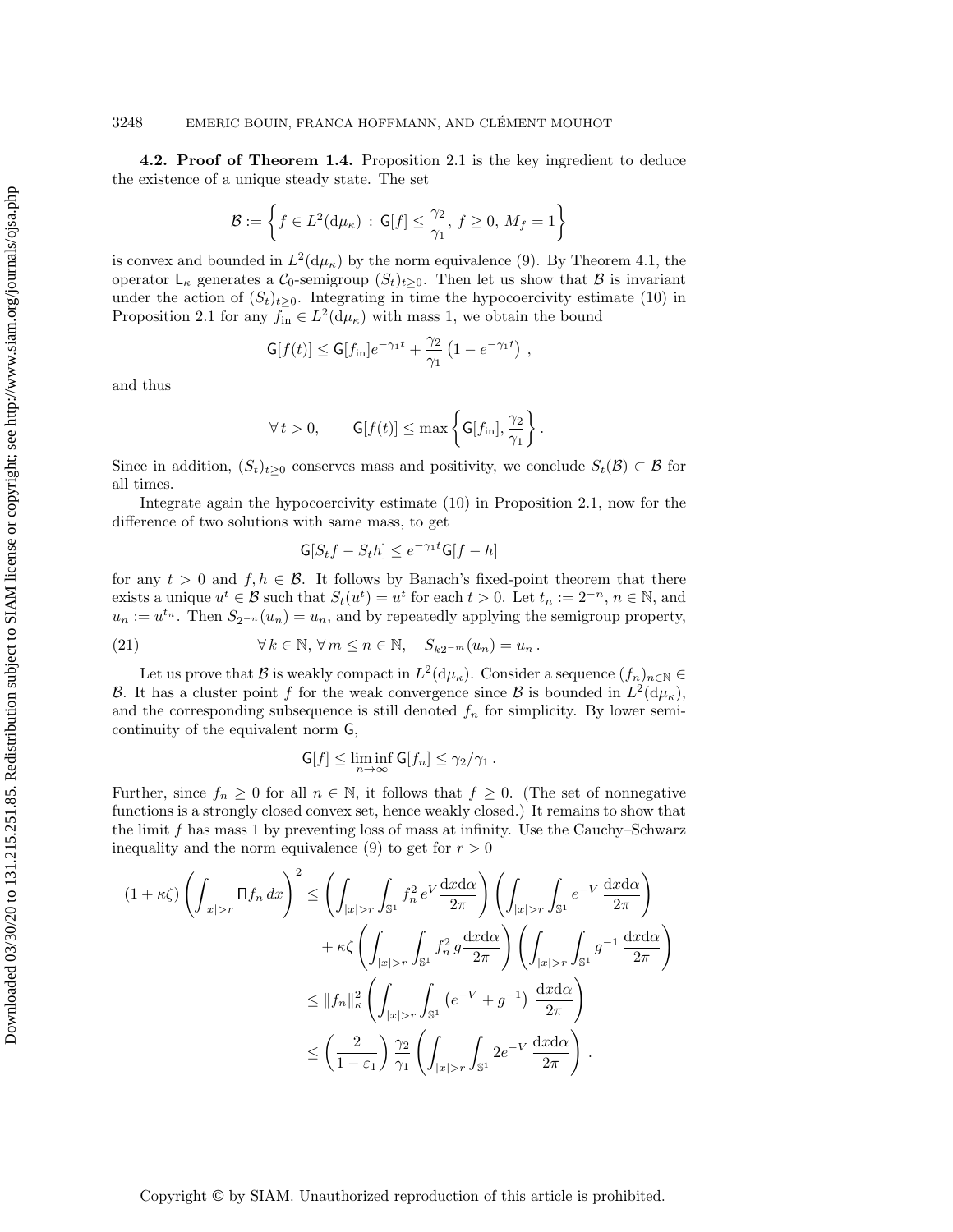This shows that

$$
\sup_{n \in \mathbb{N}} \left( \int_{|x|>r} \Pi f_n \, dx \right)
$$
\n
$$
\leq \left( \left( \frac{4}{(1-\varepsilon_1)(1+\kappa\zeta)} \right) \left( \frac{\gamma_2}{\gamma_1} \right) \right)^{1/2} \left( \int_{|x|>r} \int_{\mathbb{S}^1} e^{-V} \, \frac{\mathrm{d}x \mathrm{d}\alpha}{2\pi} \right)^{1/2} \to 0 \quad \text{as } r \to \infty,
$$

since  $\int_{\mathbb{R}^2 \times \mathbb{S}^1} e^{-V} \frac{dxd\alpha}{2\pi} = 1$ . Together with  $M_{f_n} = 1$  for all  $n \in \mathbb{N}$ , it follows that  $M_f = 1$ . Hence  $f \in \mathcal{B}$ . The weak compactness of  $\mathcal{B}$  implies the existence of a subsequence  $u_{n_j}$  of  $u_n$  and a function  $u \in \mathcal{B}$  such that  $u_{n_j}$  converges weakly to u in  $L^2(\mathrm{d}\mu_\kappa)$ . Letting  $n_j \to \infty$  in [\(21\)](#page-15-0) implies that (since  $S_t$  is a continuous operator)

$$
\forall m \in \mathbb{N}, \forall k \in \mathbb{N}, \quad S_{k2^{-m}}(u) = u.
$$

Finally the density of the dyadic rationals  ${k2^{-m} : k \in \mathbb{N}, m \in \mathbb{N}}$  in  $(0, +\infty)$  and continuity of  $S_t(u)$  in t for all  $u \in \mathcal{B}$  imply that

$$
\forall t \geq 0, \quad S_t(u) = u \, .
$$

This shows the existence and uniqueness of a global stationary state  $F_{\kappa} := u \in \mathcal{B}$ .

To complete the proof of Theorem [1.4,](#page-4-0) we apply the hypocoercivity estimate Proposition [2.1](#page-5-1) to the difference between a solution  $f \in L^2(\mathrm{d}\mu_\kappa)$  and the unique stationary state of the same mass,  $M_fF_\kappa$ , to show exponential convergence to equilibrium in  $\|\cdot\|_{\kappa}$ : first, we deduce from the contraction estimate [\(10\)](#page-6-1) that

$$
\mathsf{G}[f(t)-M_fF_\kappa] \leq \mathsf{G}[f_{\text{in}}-M_fF_\kappa]e^{-\gamma_1 t}
$$

,

which allows us then to estimate the difference to equilibrium in the  $L^2(\mathrm{d}\mu_{\kappa})$ -norm. Indeed, by norm equivalence, we obtain

$$
||f(t) - M_f F_{\kappa}||_{\kappa}^2 \le \frac{1+\varepsilon_1}{1-\varepsilon_1} ||f_{\rm in} - M_f F_{\kappa}||_{\kappa}^2 e^{-\gamma_1 t}.
$$

Hence, we obtain [\(8\)](#page-5-3) with rate of convergence  $\lambda_{\kappa} := \gamma_1/2$ .

<span id="page-16-0"></span>5. Concluding remarks. From our previous estimates, we have that  $\mathsf{G}(F_k)$ is uniformly bounded in  $\kappa$  for  $\kappa$  sufficiently small. As a consequence,  $(F_{\kappa})_{\kappa>0}$  is a relatively weakly compact family in  $L^2(\mathrm{d}\mu_\kappa)$ , and by uniqueness of the stationary state in the case  $\kappa = 0$ , we deduce that  $F_{\kappa} \to F_0$  as  $\kappa \to 0$ . It could also be proved with further work that the optimal (spectral gap) relaxation rate is continuous as  $\kappa \to 0$ .

Working in  $L^2(\mathrm{d}\mu_{\kappa}) \subset L^2(\mathrm{d}\mu_0)$  we are treating the operator  $\mathsf{L}_{\kappa}$  as a small perturbation of the case  $\kappa = 0$  with stationary conveyor belt. The natural space to investigate the convergence to  $F_{\kappa}$  in the case  $\kappa > 0$  however is  $L^2(F_{\kappa}^{-1} dx d\alpha)$ . In this  $L^2$ -space the transport operator  $\mathsf{T} - \mathsf{P}_\kappa$  is not skew-symmetric and the collision operator Q is not self-adjoint, so the hypocoercivity method [\[5\]](#page-17-6) cannot be applied. To get around this, one can split the operator  $\mathsf{L}_{\kappa}$  differently into a transport and a collision part following the approach in [\[1\]](#page-17-11). More precisely, we can write  $L_{\kappa} = \tilde{Q} - \tilde{T}$ , where

$$
\begin{cases} \tilde{Q}f = \partial_{\alpha} \left( D\partial_{\alpha}f - \frac{\partial_{\alpha}F_{\kappa}}{F_{\kappa}}f \right) , \\ \tilde{T}f = (\tau + \kappa e_1) \cdot \nabla_x f - \partial_{\alpha} \left[ \left( \tau^{\perp} \cdot \nabla_x V + \frac{\partial_{\alpha}F_{\kappa}}{F_{\kappa}} \right) f \right] . \end{cases}
$$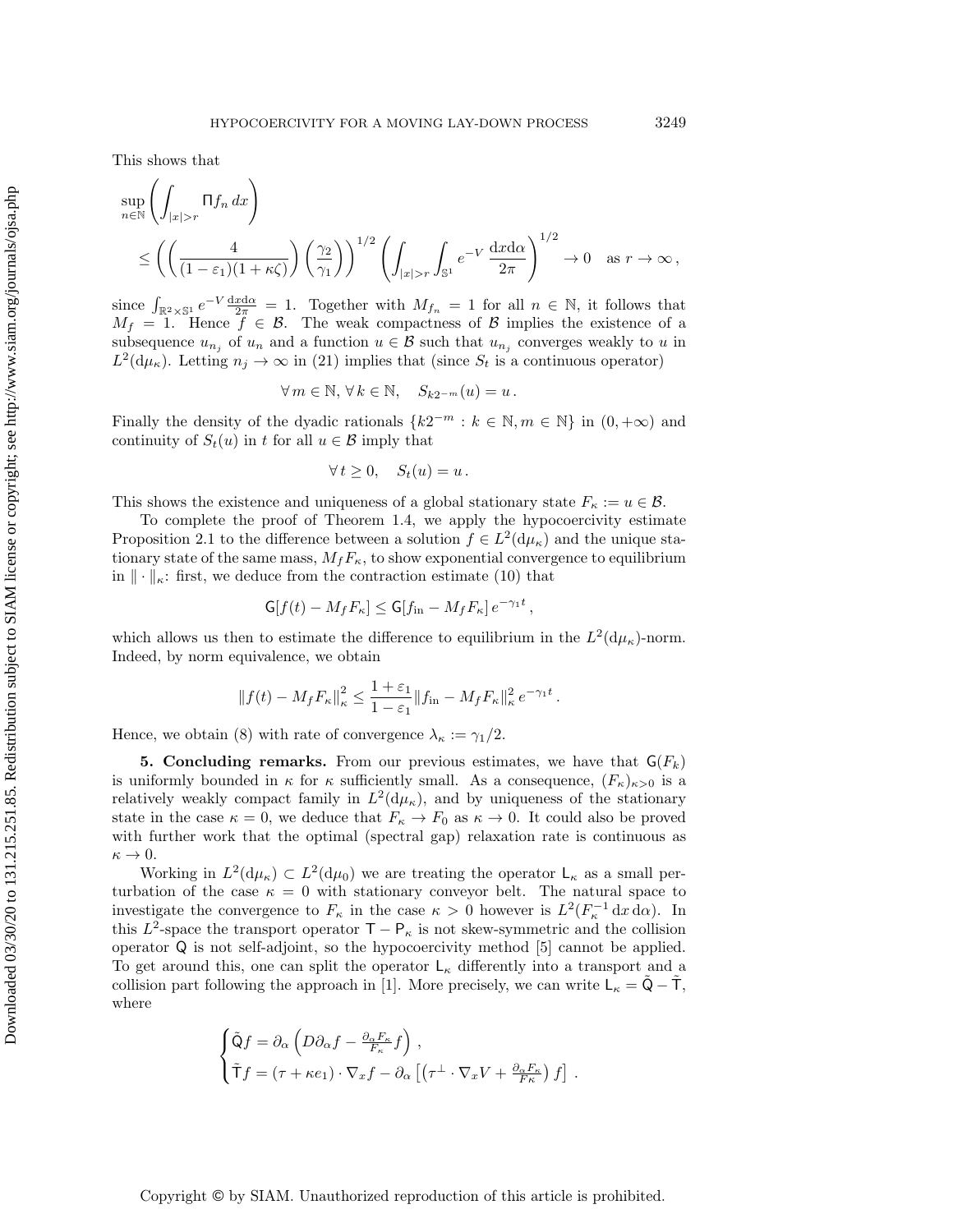Then in  $L^2(F_{\mathcal{E}}^{-1} dx d\alpha)$  the operator  $\tilde{Q}$  is symmetric and negative semidefinite, and the operator  $\overline{T}$  is skew-symmetric. Furthermore, the stationary state  $F_{\kappa}$  lies in the intersection of the kernels of the collision and transport operators, i.e.,  $F_{\kappa} \in \text{Ker } \mathbb{Q} \cap \mathbb{Q}$ Ker T. The hypocoercivity approach requires microscopic and macroscopic coercivity of  $Q$  and  $T$ , which then requires as in [\[1\]](#page-17-11) to control the behavior of the stationary state at infinity, i.e., for large enough  $|x|$ ,

$$
\forall \alpha \in \mathbb{S}^1, \quad e^{-\sigma_1 V(x)} \le F_\kappa(x, \alpha) \le e^{-\sigma_2 V(x)}
$$

for some constants  $\sigma_1, \sigma_2 > 0$ . If true, this would be an important physical information on the stationary state, but we do not know how to prove it now. Even with this information at hand, this approach requires that the existence of the stationary state is known a priori. The rate of convergence one obtains in this case may be different from the rate obtained here, and it is not clear which method yields the better rate as both are most likely not optimal.

Acknowledgments. EB is very grateful to the University of Cambridge for its sunny hospitality during the second semester of the academic year 2015–2016. The authors are very grateful to the two anonymous referees for very fruitful and detailed comments and remarks.

#### REFERENCES

- <span id="page-17-11"></span>[1] V. Calvez, G. Raoul, and C. Schmeiser, Confinement by biased velocity jumps: Aggregation of escherichia coli, Kinet. Relat. Models, 8 (2015), pp. 651–666, [https://doi.org/10.3934/](https://doi.org/10.3934/krm.2015.8.651) [krm.2015.8.651.](https://doi.org/10.3934/krm.2015.8.651)
- <span id="page-17-9"></span>[2] L. DESVILLETTES AND C. VILLANI, On the trend to global equilibrium in spatially inhomogeneous entropy-dissipating systems: The linear Fokker–Planck equation, Comm. Pure Appl. Math., 54 (2001), pp. 1-42, [https://doi.org/10.1002/1097-0312\(200101\)54:1](https://doi.org/10.1002/1097-0312(200101)54:1<1::AID-CPA1>3.0.CO;2-Q){1::AID-CPA1} [3.0.CO;2-Q.](https://doi.org/10.1002/1097-0312(200101)54:1<1::AID-CPA1>3.0.CO;2-Q)
- <span id="page-17-10"></span>[3] L. DESVILLETTES AND C. VILLANI, On the trend to global equilibrium for spatially inhomogeneous kinetic systems: The Boltzmann equation, Invent. Math., 159 (2005), pp. 245–316, [https://doi.org/10.1007/s00222-004-0389-9.](https://doi.org/10.1007/s00222-004-0389-9)
- <span id="page-17-3"></span>[4] J. DOLBEAULT, A. KLAR, C. MOUHOT, AND C. SCHMEISER, Exponential rate of convergence to equilibrium for a model describing fiber lay-down processes, Appl. Math. Res. Express. AMRX, 2013 (2013), pp. 165–175.
- <span id="page-17-6"></span>[5] J. DOLBEAULT, C. MOUHOT, AND C. SCHMEISER, *Hypocoercivity for linear kinetic equations* conserving mass, Trans. Amer. Math. Soc., 367 (2015), pp. 3807–3828, [https://doi.org/10.](https://doi.org/10.1090/S0002-9947-2015-06012-7) [1090/S0002-9947-2015-06012-7.](https://doi.org/10.1090/S0002-9947-2015-06012-7)
- <span id="page-17-0"></span>[6] T. GÖTZ, A. KLAR, N. MARHEINEKE, AND R. WEGENER, A stochastic model and associated Fokker–Planck equation for the fiber lay-down process in nonwoven production processes, SIAM J. Appl. Math., 67 (2007), pp. 1704–1717, [https://doi.org/10.1137/06067715X.](https://doi.org/10.1137/06067715X)
- <span id="page-17-5"></span>[7] M. Grothaus, A. Klar, J. Maringer, and P. Stilgenbauer, Geometry, Mixing Properties and Hypocoercivity of a Degenerate Diffusion Arising in Technical Textile Industry, arXiv/1203.4502, 2012.
- <span id="page-17-8"></span>[8] Y. Guo, The Landau equation in a periodic box, Comm. Math. Phys., 231 (2002), pp. 391–434, [https://doi.org/10.1007/s00220-002-0729-9.](https://doi.org/10.1007/s00220-002-0729-9)
- <span id="page-17-7"></span>[9] F. HÉRAU AND F. NIER, Isotropic hypoellipticity and trend to equilibrium for the Fokker–Planck equation with a high-degree potential, Arch. Ration. Mech. Anal., 171 (2004), pp. 151–218, [https://doi.org/10.1007/s00205-003-0276-3.](https://doi.org/10.1007/s00205-003-0276-3)
- <span id="page-17-1"></span>[10] A. Klar, J. Maringer, and R. Wegener, A 3D model for fiber lay-down in nonwoven production processes, Math. Models Methods Appl. Sci., 22 (2012), 1250020, [https:](https://doi.org/10.1142/S0218202512500200) [//doi.org/10.1142/S0218202512500200.](https://doi.org/10.1142/S0218202512500200)
- <span id="page-17-2"></span>[11] M. KOLB, M. SAVOV, AND A. WÜBKER, Geometric Ergodicity of a Hypoelliptic Diffusion Modelling the Melt-Spinning Process of Nonwoven Materials, arXiv/1112.6159, 2011.
- <span id="page-17-4"></span>[12] M. KOLB, M. SAVOV, AND A. WÜBKER, (Non-)ergodicity of a degenerate diffusion modeling the fiber lay down process, SIAM J. Math. Anal., 45 (2013), pp. 1–13, [https://doi.org/10.](https://doi.org/10.1137/120870724) [1137/120870724.](https://doi.org/10.1137/120870724)